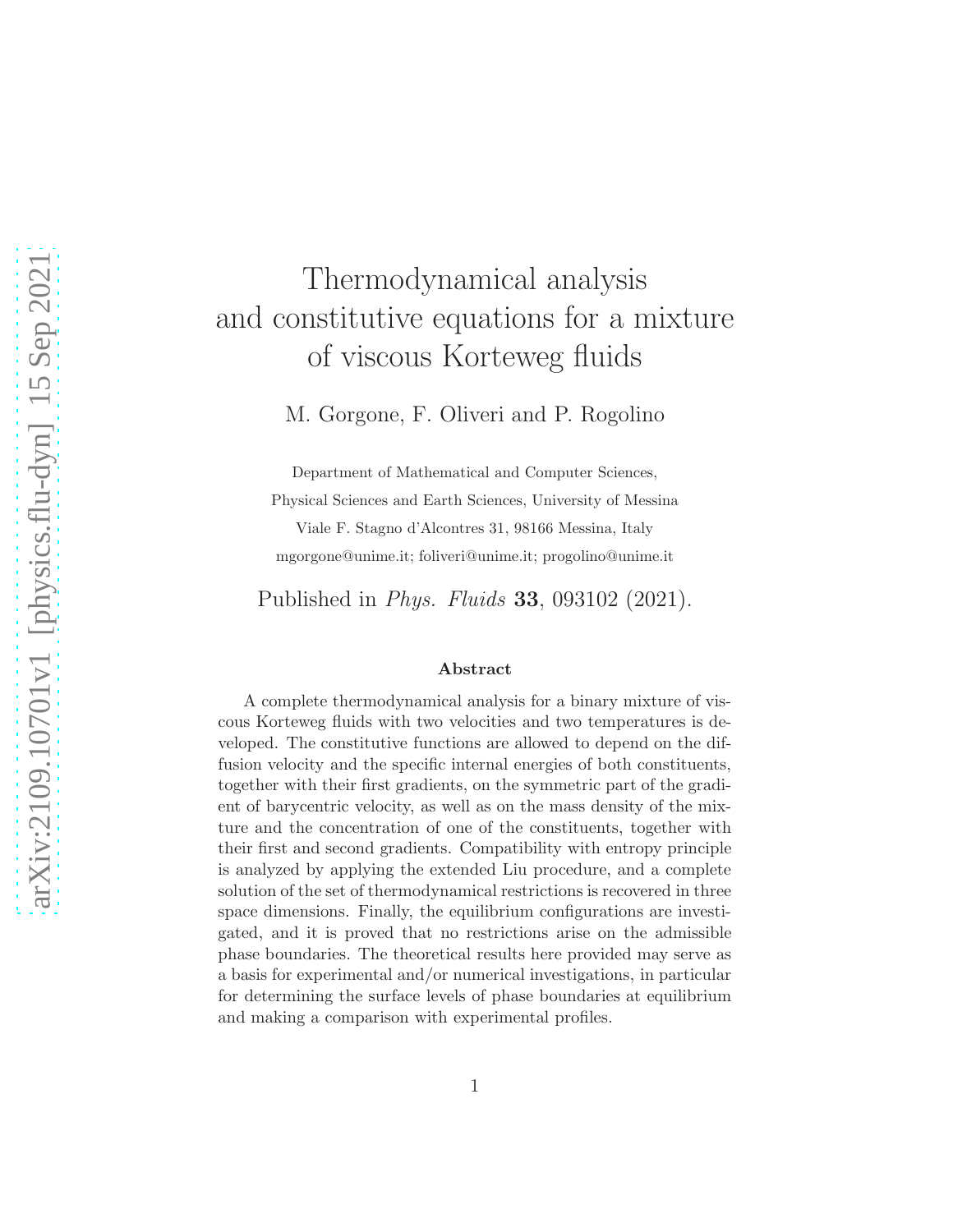Keywords. Korteweg fluids; Binary mixtures with two velocities and two temperatures; Exploitation of second law of thermodynamics; Extended Liu procedure.

### 1 Introduction

The study of mixtures in the context of rational thermodynamics [\[1,](#page-25-0) [2,](#page-26-0) [3,](#page-26-1) [4\]](#page-26-2) provides a framework for investigating several fundamental problems of con-tinuum physics [\[5\]](#page-26-3). For a mixture made by  $N \geq 2$  fluids, we have to determine the evolution of 5N fundamental fields, say the N partial mass densities  $\rho^{(a)}$  $(a = 1, \ldots, N)$ , the N velocities  $\mathbf{v}^{(a)}$ , and the N partial temperatures  $\theta^{(a)}$  (or, equivalently, partial internal energies  $\varepsilon^{(a)}$  of the constituents. A standard procedure allows to define some quantities related to the mixture as a whole (mass density, barycentric velocity and internal energy of the mixture).

Both reacting and non-reacting mixtures can be considered; in this paper, we focus on non-reacting ones. Mixtures can be modeled at various degrees of detail (see, for instance, Refs. [\[6,](#page-26-4) [7,](#page-26-5) [8,](#page-26-6) [9,](#page-26-7) [10\]](#page-26-8)). The most classical models need to have as basic fields the partial mass densities of the constituents, the barycentric velocity and the temperature (or the internal energy) of the mixture [\[2,](#page-26-0) [4,](#page-26-2) [11\]](#page-26-9). From a thermodynamical viewpoint, one has to set properly the form of the local balances of energy and entropy. When non-local constitutive equations are considered, some authors added extra-terms in the energy equation (like the interstitial working, engendered by long-range interactions among the molecules  $[12, 13]$  $[12, 13]$ , or in the entropy flux  $[14]$ , in order to ensure the compatibility with second law of thermodynamics (see Refs. [\[15,](#page-27-1) [16\]](#page-27-2) for an extensive discussion).

With a greater degree of detail we may consider the case where the constituents have different velocities, so that diffusive effects are taken into account; nevertheless, the thermodynamical description of such mixtures remains at a classical level [\[9,](#page-26-7) [17,](#page-27-3) [18\]](#page-27-4).

Finally, one may investigate the case where the constituents have their own temperature [\[6,](#page-26-4) [8\]](#page-26-6); such a situation may be relevant in plasma theories, where the different constituents of the plasma may experience different temperatures on time scales of the same order of magnitude of the transport process times.

In passing, we observe that mixtures whose description requires the introduction of internal state variables as additional fields can be considered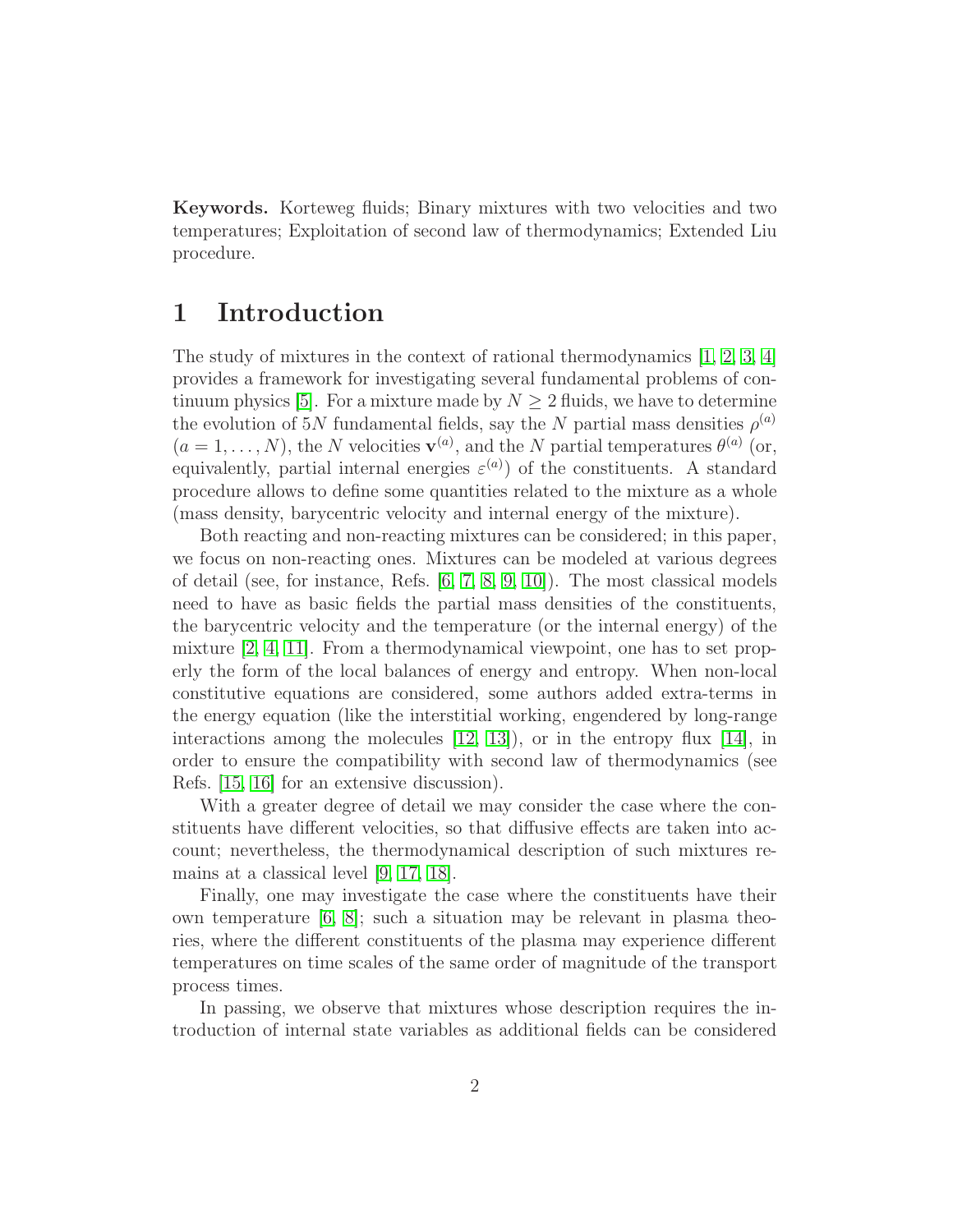[\[17,](#page-27-3) [18,](#page-27-4) [19\]](#page-27-5), even if this case will not be faced hereafter.

In this paper, we consider a two-temperature and diffusive model of mixture made by two viscous Korteweg-like fluids, i.e., fluids whose state space includes also the second spatial derivatives of the mass density [\[12\]](#page-26-10). The introduction of such a kind of fluids dates back to 1901 when the Dutch physicist Korteweg [\[20\]](#page-27-6), in order to model fluid capillarity effects, proposed a constitutive equation for the Cauchy stress involving density gradients, namely

<span id="page-2-0"></span>
$$
\mathbf{T} = \left(-p + \alpha_1 |\nabla \rho|^2 + \alpha_2 \Delta \rho\right) \mathbf{I} + \alpha_3 \nabla \rho \otimes \nabla \rho + \alpha_4 \nabla \nabla \rho, \tag{1}
$$

where  $\rho$  denotes the mass density, p the pressure, I the identity matrix, and  $\alpha_i$  (i = 1,..., 4) suitable material functions depending on mass density and temperature  $([\alpha_1] = [\alpha_3] = Kg^{-1}m^7s^{-2}$ ,  $[\alpha_2] = [\alpha_4] = m^4 s^{-2}$ ; moreover,  $\Delta$  is the Laplacian operator, and the symbol  $\otimes$  denotes tensorial product. In the Korteweg's approach to capillarity, interaction phenomena at the interfaces between liquid and vapor phases are described in terms of properties of an interfacial zone of finite thickness (diffuse interface) where density changes continuously [\[21\]](#page-27-7). Diffuse interface models became of great interest in recent years in several fluid mechanics applications, such as phase transition phenomena [\[22,](#page-27-8) [23,](#page-27-9) [24\]](#page-28-0). Korteweg fluids have been theoretically investigated in a pioneeristic paper by Dunn and Serrin [\[12\]](#page-26-10), where the compatibility with the principles of rational continuum thermodynamics [\[5\]](#page-26-3) has been extensively studied, by Cimmelli and coworkers [\[15,](#page-27-1) [16,](#page-27-2) [25,](#page-28-1) [26,](#page-28-2) [27,](#page-28-3) [28\]](#page-28-4) through a generalized Liu procedure  $[29, 30]$  $[29, 30]$ , and by Heida and Málek  $[31]$ following a different methodology. Korteweg-type models are also relevant in the modeling of granular materials [\[32\]](#page-28-8).

Remarkably, an explicit solution of the thermodynamical restrictions imposed by second law of thermodynamics in the general three-dimensional case of a viscous Korteweg fluid has been obtained in Ref. [\[33\]](#page-28-9). Korteweg fluids with the constitutive equation for Cauchy stress tensor given by relation [\(1\)](#page-2-0) belong to a subclass of materials of grade 3. In general, a continuum material is said to be of grade  $n$  if the constitutive quantities are allowed to depend on all gradients of the deformation of order equal to the integer  $n \geq 34$ .

The plan of the paper is as follows. In Section [2,](#page-3-0) starting from the governing equations for the two constituents, we derive the evolution equations for the basic fields we choose to describe the mixture (mixture mass density, concentration of one constituent, barycentric and diffusion velocity, partial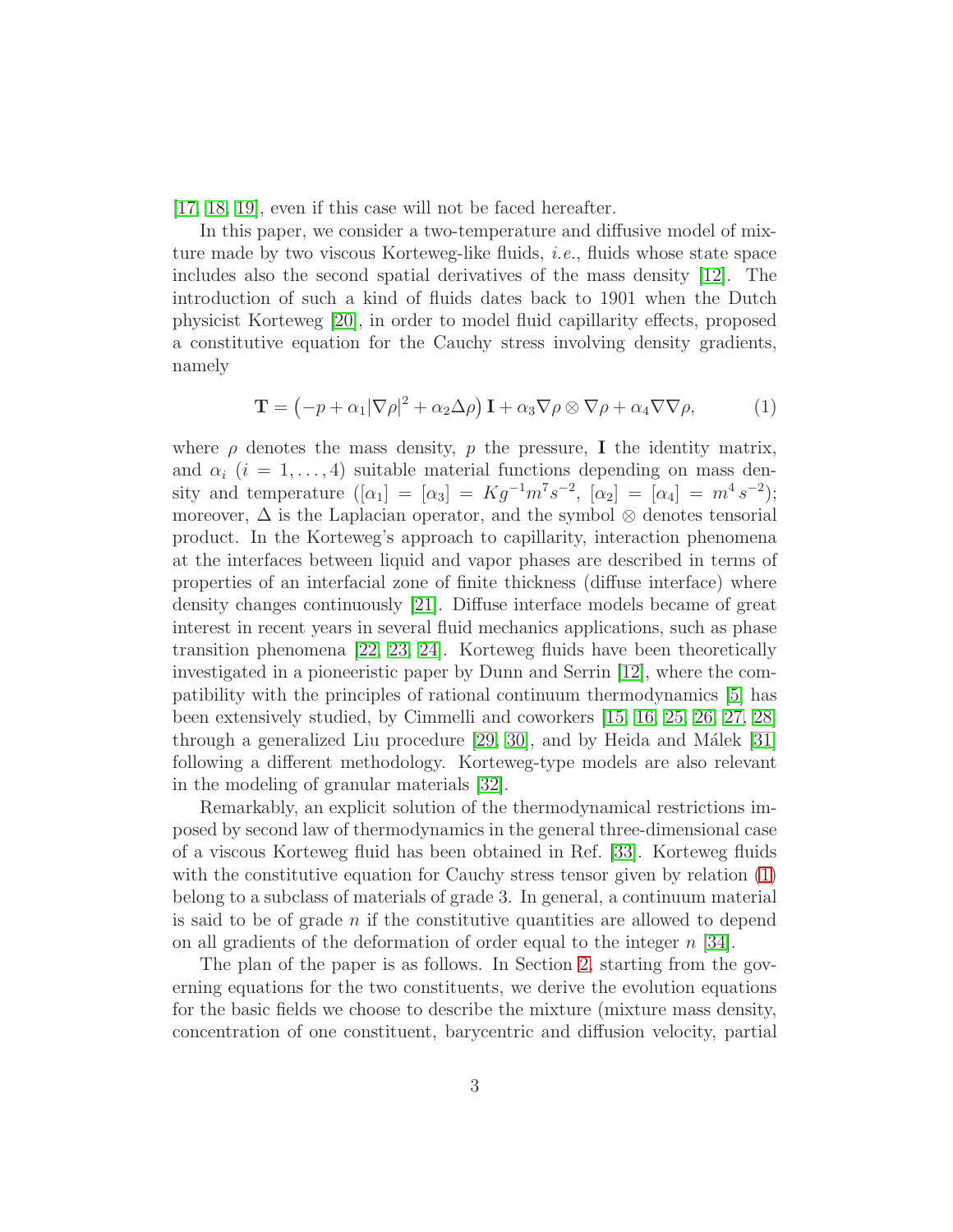internal energies), together with the entropy inequality; the latter expresses, locally, the second law of thermodynamics. Then, in Section [3,](#page-7-0) we sketch the generalized Liu procedure we apply for the exploitation of the entropy principle [\[26,](#page-28-2) [30\]](#page-28-6), and recover a set of conditions ensuring that second law of thermodynamics is satisfied for arbitrary thermodynamical processes. In Section [4,](#page-12-0) we explicitly provide a solution to the restrictions on the constitutive equations. The lengthy computations necessary to derive and solve the compatibility restrictions placed by second law of thermodynamics are handled with the help of some symbolic routines written in the Computer Algebra System Reduce [\[35\]](#page-28-11). As a result, we are able to prove that second law of thermodynamics allows the dependence of the constitutive equations on all the gradients entering the state space, and so are compatible with a very general form of the Cauchy stress tensor which encompasses the constitutive equation of Korteweg fluids. The results achieved in this paper generalize those recently obtained in the one-dimensional case [\[10\]](#page-26-8). Nevertheless, differently from the model considered in Ref. [\[10\]](#page-26-8), here we include viscous terms in the Cauchy stress tensors. Moreover, the extension to the three-dimensional case carries out some more complications due to the constraints imposed by objectivity principle on the representation of scalar, vectorial and tensorial constitutive quantities; last but not the least, we have to be careful in the derivation of the thermodynamic constraints because of the symmetry of some tensorial quantities. In Section [5,](#page-21-0) the problem of determining the phase boundaries at the equilibrium for the mixture is investigated; remarkably, it is proved that the recovered constitutive quantities are such that we do not have any limitation to the phase boundaries at the equilibrium. This problem does not occur in the one-dimensional situation considered in Ref. [\[10\]](#page-26-8) where the equations for equilibrium are not overdetermined. Finally, Section [6](#page-24-0) our concluding remarks as well as possible developments of the present theory.

### <span id="page-3-0"></span>2 Field equations and entropy inequality

Let us consider a non-reacting binary mixture of Korteweg fluids. In the absence of external forces and heat sources, and neglecting momentum and energy exchanges between the components, the field equations for each con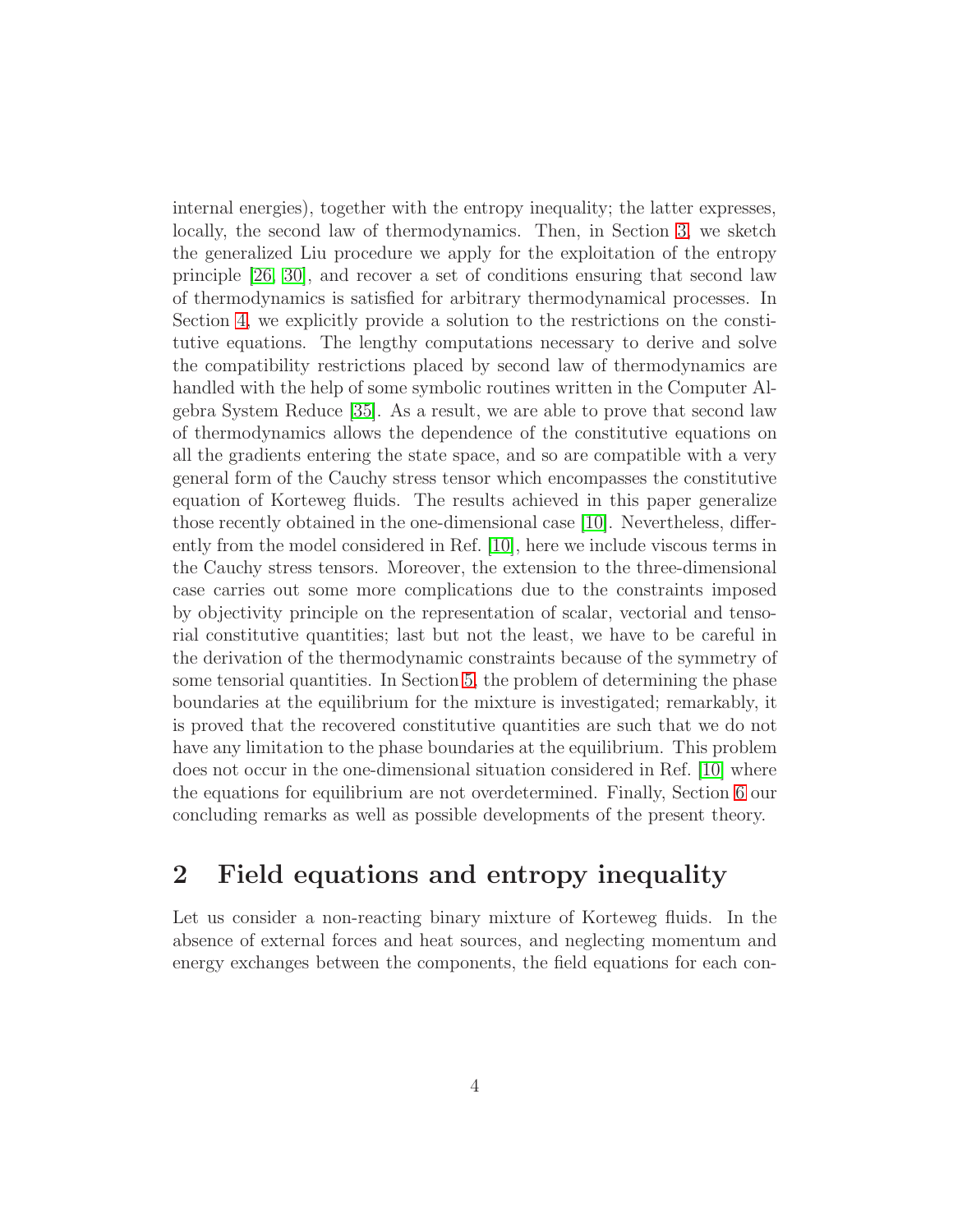stituent are

$$
\frac{\partial \rho^{(a)}}{\partial t} + \nabla \cdot (\rho^{(a)} \mathbf{v}^{(a)}) = 0,\n\rho^{(a)} \left( \frac{\partial \mathbf{v}^{(a)}}{\partial t} + (\mathbf{v}^{(a)} \cdot \nabla) \mathbf{v}^{(a)} \right) - \nabla \cdot \mathbf{T}^{(a)} = \mathbf{0},\n\rho^{(a)} \left( \frac{\partial \varepsilon^{(a)}}{\partial t} + \mathbf{v}^{(a)} \cdot \nabla \varepsilon^{(a)} \right) - \mathbf{T}^{(a)} \cdot \nabla \mathbf{v}^{(a)} + \nabla \cdot \mathbf{q}^{(a)} = 0,
$$
\n(2)

where the superscript <sup>(a)</sup>  $(a = 1, 2)$  labels the two constituents,  $\rho^{(a)}(t, x)$ denotes the mass density,  $\mathbf{v}^{(a)}(t,\mathbf{x})$  the velocity,  $\varepsilon^{(a)}(t,\mathbf{x})$  the internal energy per unit mass,  $T^{(a)}$  the symmetric Cauchy stress tensor, and  $q^{(a)}$  the heat flux; here and in the sequel,  $\mathbf{A} \cdot \mathbf{B}$  denotes the full contraction of vectors and tensors, *i.e.*,  $\mathbf{A} \cdot \mathbf{B} = \text{tr}(\mathbf{A}^T \mathbf{B})$ , where the superscript <sup>T</sup> stands for transposition.

It is worth observing that, since the velocities of the components are different, the convective time derivatives for the two fluids are not the same. Let us introduce the mass density  $\rho$  of the whole mixture together with the concentration  $c$  of the first constituent [\[2,](#page-26-0) [4\]](#page-26-2), as well as the barycentric velocity  $\bf{v}$  of the whole mixture, and the diffusion velocity  $\bf{w}$  of the first constituent, namely

$$
\rho = \rho^{(1)} + \rho^{(2)}, \qquad c = \frac{\rho^{(1)}}{\rho}, \qquad 0 < c < 1,
$$
  

$$
\mathbf{v} = \frac{\rho^{(1)} \mathbf{v}^{(1)} + \rho^{(2)} \mathbf{v}^{(2)}}{\rho}, \qquad \mathbf{w} = \mathbf{v}^{(1)} - \mathbf{v}.
$$
 (3)

As basic fields to describe the binary mixture we take  $\rho$ ,  $c$ ,  $\mathbf{v}$ ,  $\mathbf{w}$ ,  $\varepsilon^{(1)}$  and  $\varepsilon^{(2)}$ , whereupon we are led to consider the following evolution equations for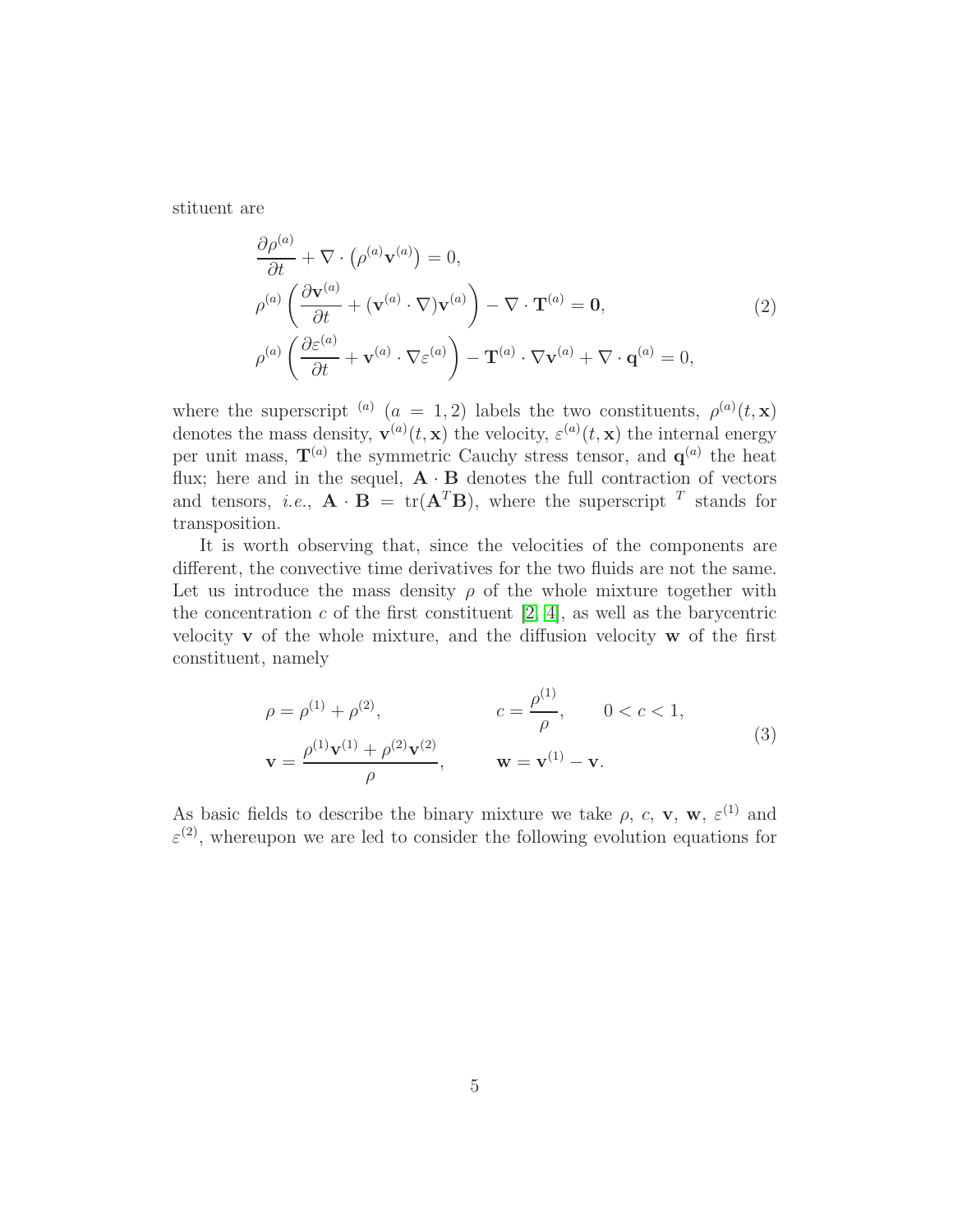the binary mixture:

<span id="page-5-0"></span>
$$
\mathcal{E}^{(1)} = \frac{\partial \rho}{\partial t} + \nabla \cdot (\rho \mathbf{v}) = 0,
$$
  
\n
$$
\mathcal{E}^{(2)} = \rho \left( \frac{\partial c}{\partial t} + \mathbf{v} \cdot \nabla c \right) + \nabla \cdot (\rho c \mathbf{w}) = 0,
$$
  
\n
$$
\mathcal{E}^{(3)} = \rho \left( \frac{\partial \mathbf{v}}{\partial t} + (\mathbf{v} \cdot \nabla) \mathbf{v} \right) - \nabla \cdot \left( \mathbf{T}^{(1)} + \mathbf{T}^{(2)} - \frac{\rho c}{1 - c} \mathbf{w} \otimes \mathbf{w} \right) = \mathbf{0},
$$
  
\n
$$
\mathcal{E}^{(4)} = \rho c \left( \frac{\partial \mathbf{w}}{\partial t} + ((\mathbf{v} + \mathbf{w}) \cdot \nabla) \mathbf{w} + (\mathbf{w} \cdot \nabla) \mathbf{v} \right)
$$
  
\n
$$
- \nabla \cdot \mathbf{T}^{(1)} + c \nabla \cdot \left( \mathbf{T}^{(1)} + \mathbf{T}^{(2)} - \frac{\rho c}{1 - c} \mathbf{w} \otimes \mathbf{w} \right) = \mathbf{0},
$$
  
\n
$$
\mathcal{E}^{(5)} \equiv \rho c \left( \frac{\partial \varepsilon^{(1)}}{\partial t} + (\mathbf{v} + \mathbf{w}) \cdot \nabla \varepsilon^{(1)} \right) - \mathbf{T}^{(1)} \cdot \nabla (\mathbf{v} + \mathbf{w}) + \nabla \cdot \mathbf{q}^{(1)} = 0,
$$
  
\n
$$
\mathcal{E}^{(6)} \equiv \rho (1 - c) \left( \frac{\partial \varepsilon^{(2)}}{\partial t} + \left( \mathbf{v} - \frac{c}{1 - c} \mathbf{w} \right) \cdot \nabla \varepsilon^{(2)} \right)
$$
  
\n
$$
- \mathbf{T}^{(2)} \cdot \nabla \left( \mathbf{v} - \frac{c}{1 - c} \mathbf{w} \right) + \nabla \cdot \mathbf{q}^{(2)} = 0.
$$

The choice of the barycentric velocity  $\bf{v}$  and the diffusion velocity  $\bf{w}$  in place of the velocities  $\mathbf{v}^{(1)}$  and  $\mathbf{v}^{(2)}$  of the two fluids is motivated by technical reasons due to the integration of thermodynamic constraints: in fact, the state space cannot include separately  $\mathbf{v}^{(1)}$  and  $\mathbf{v}^{(2)}$  because only their difference is an objective quantity; on the contrary, w can belong to the state space. These choices do not determine any loss of generality in the thermodynamical analysis; moreover, the use of  $\rho$  and c in place of  $\rho^{(1)}$  and  $\rho^{(2)}$  does not affect the results as well. Of course, the constitutive quantities we obtain can be rewritten in terms of the fields related to the constituents (this is explicitly done when considering the equilibrium conditions).

As far as the momentum equation  $\mathcal{E}^{(3)}$  for the whole mixture is concerned, we observe that we may define the Cauchy stress tensor for the mixture, say

$$
\mathbf{T} = \mathbf{T}^{(1)} + \mathbf{T}^{(2)} - \frac{\rho c}{1 - c} \mathbf{w} \otimes \mathbf{w}.
$$

Moreover, the energy equation for the whole mixture,

$$
\rho \left( \frac{\partial \varepsilon}{\partial t} + \mathbf{v} \cdot \nabla \varepsilon \right) - \mathbf{T} \cdot \nabla \mathbf{v} + \nabla \cdot \mathbf{q} = 0,
$$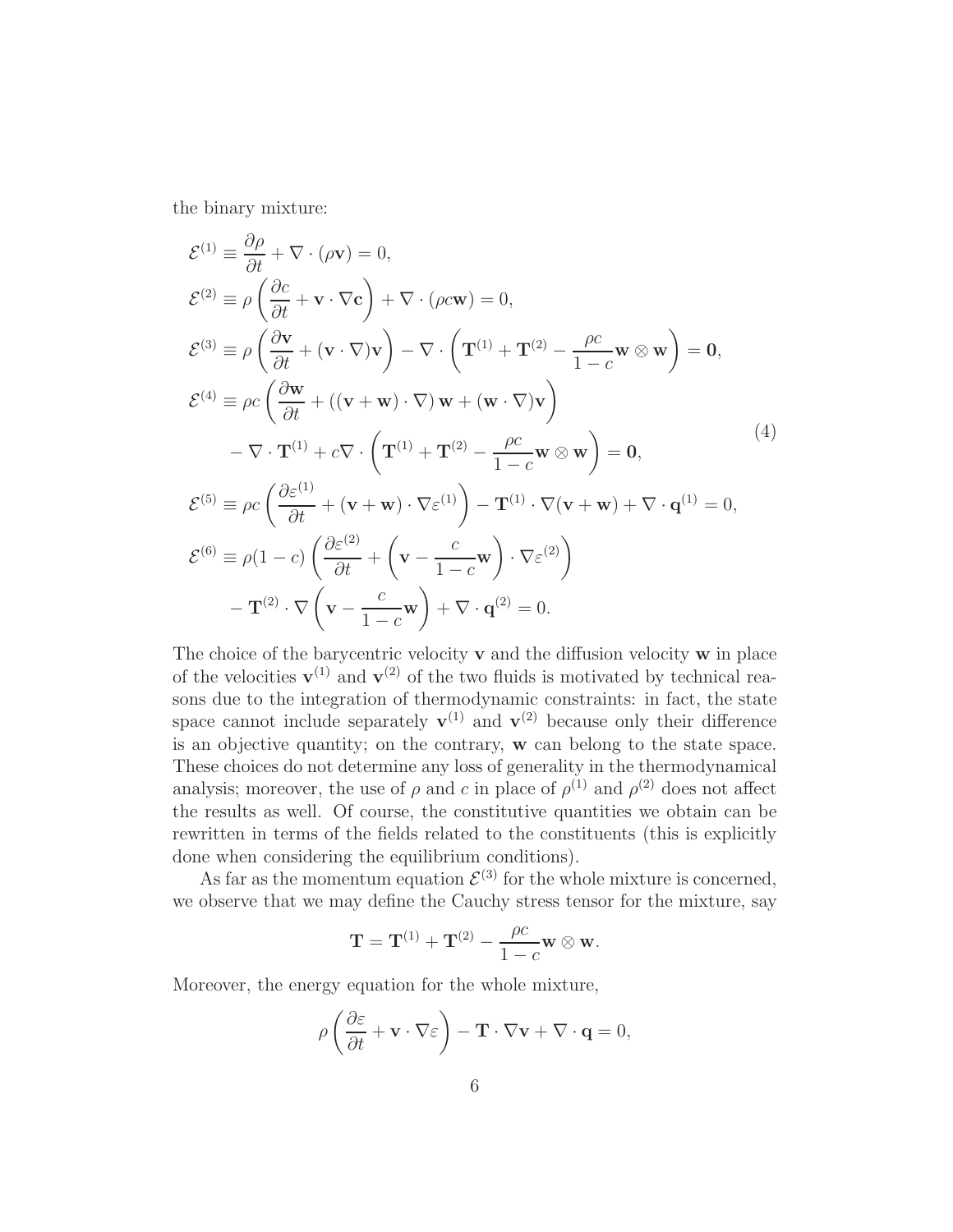can be obtained by combining the energy equations for the two components, along with  $\rho \varepsilon = \rho^{(1)} \varepsilon^{(1)} + \rho^{(2)} \varepsilon^{(2)}$ , and the total heat flux given by

$$
\mathbf{q} = \mathbf{q}^{(1)} + \mathbf{q}^{(2)} - \left(\mathbf{T}^{(1)} + \frac{c}{1-c}\mathbf{T}^{(2)} - \rho c\left(\varepsilon^{(1)} - \varepsilon^{(2)} + \frac{1-2c}{2(1-c)^2}|\mathbf{w}|^2\right)\right)\mathbf{w}.
$$

It is easily recognized that in the case of a non-diffusive mixture, *i.e.*,  $w = 0$ , the Cauchy stress tensor and the heat flux of the whole mixture are just the sum of their partial contributions; however, in this case, taking into account equation  $(4)_4$ , the two partial Cauchy stress tensors must satisfy the condition

$$
(1-c)\nabla \cdot \mathbf{T}^{(1)} - c\nabla \cdot \mathbf{T}^{(2)} = \mathbf{0}.
$$

In the limiting cases  $c \to 1$  (the mixture reduces to the first fluid component), we have

 $\mathbf{v} \to \mathbf{v}^{(1)}$  and  $\mathbf{w} \to \mathbf{0}$ ,

whereas for  $c \to 0$  (the mixture reduces to the second fluid component), it is

$$
\mathbf{v} \to \mathbf{v}^{(2)} \quad \text{and} \quad \mathbf{w} \to -\mathbf{v}.
$$

Finally, we consider the entropy inequality for the whole mixture that in local form reads as

<span id="page-6-0"></span>
$$
\rho\left(\frac{\partial s}{\partial t} + \mathbf{v} \cdot \nabla s\right) + \nabla \cdot \mathbf{J} \ge 0,
$$
\n(5)

where  $s$  is the specific entropy, and  $J$  is the entropy flux.

The field equations  $(4)$  and the entropy inequality  $(5)$ , once the variables entering the state space have been assigned, must be supplemented by the constitutive equations for partial Cauchy stress tensors, partial heat fluxes, specific entropy and entropy flux. In view of equation [\(1\)](#page-2-0), let us assume the state space to be spanned by

<span id="page-6-1"></span>
$$
\mathcal{Z} = \left\{ \rho, c, \mathbf{w}, \varepsilon^{(1)}, \varepsilon^{(2)}, \nabla \rho, \nabla c, \mathbf{L}, \nabla \mathbf{w}, \nabla \varepsilon^{(1)}, \nabla \varepsilon^{(2)}, \nabla \nabla \rho, \nabla \nabla c \right\},\tag{6}
$$

where  $\mathbf{L} = \text{sym}(\nabla \mathbf{v})$ , *i.e.*, we consider a second order non-local theory.

The entropy principle imposes the inequality [\(5\)](#page-6-0) be satisfied for arbitrary thermodynamical processes [\[36,](#page-29-0) [37\]](#page-29-1). To find a set of conditions which are at least sufficient for the fulfillment of such a requirement, we apply an extended Liu procedure [\[26,](#page-28-2) [30\]](#page-28-6), incorporating new restrictions consistent with higher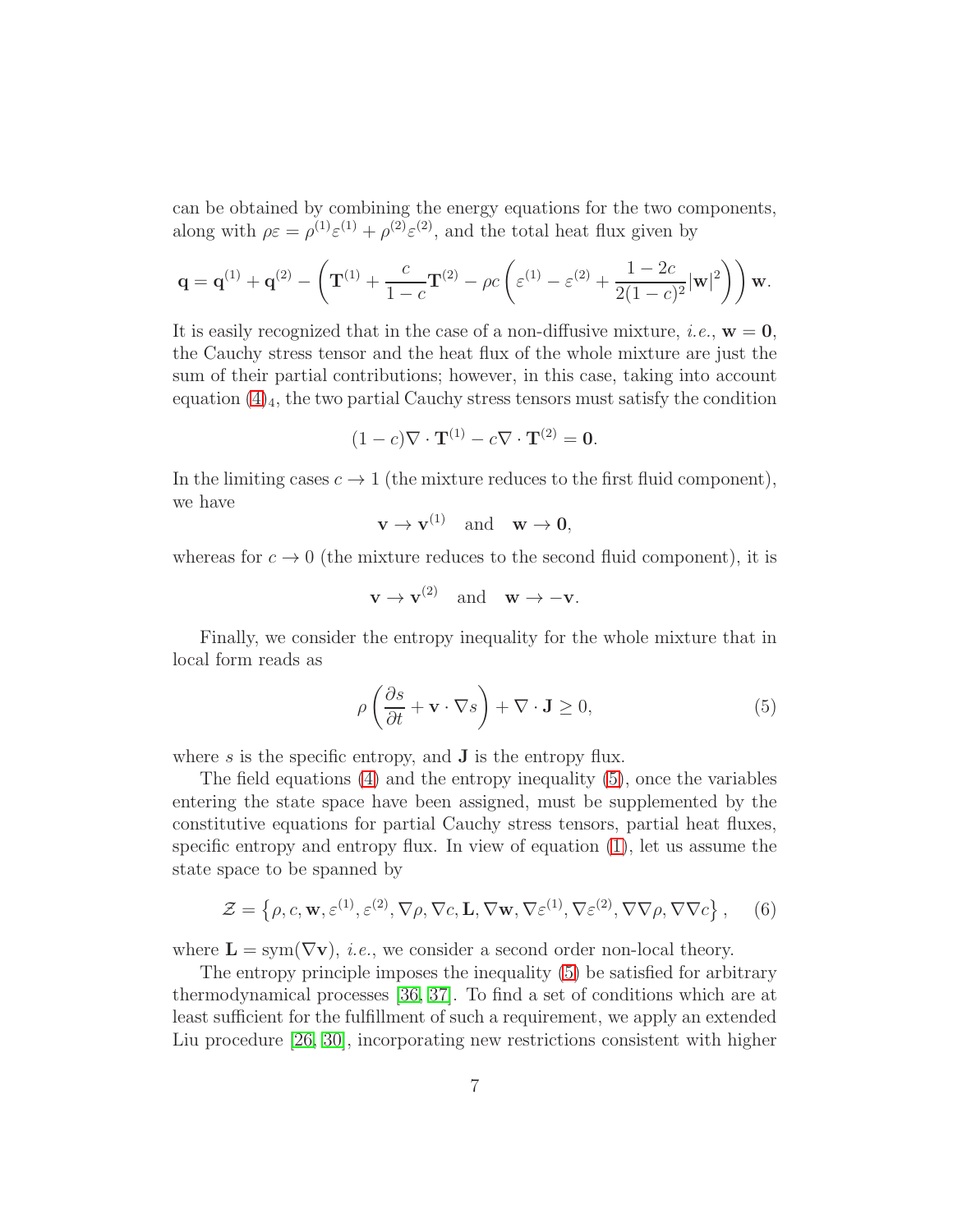order non-local constitutive theories. According to this procedure, in the entropy inequality, we have to use as constraints the field equations, and their gradient extensions too, up to the order of the gradients entering the state space, by means of suitable Lagrange multipliers.

There is a simple *rationale* for using the gradients of the governing equations as additional constraints in the entropy inequality when dealing with non-local constitutive equations. Thermodynamical processes are solutions of the field equations, and, if these solutions are smooth enough, are trivially solutions of their differential consequences (see also Ref. [\[38\]](#page-29-2)). Since the entropy inequality [\(5\)](#page-6-0) has to be satisfied in arbitrary smooth processes, then, from a mathematical viewpoint, we have to use also the differential consequences of the equations governing those processes as constraints for such an inequality. On the contrary, if we limit ourselves to consider as constraints only the field equations, we are led straightforwardly to a specific entropy and Lagrange multipliers which are independent of the gradients of the variables entering the state space [\[10,](#page-26-8) [33\]](#page-28-9). As a direct consequence, a Cauchy stress tensor depending on the gradients of mass density should be incompatible with second law of thermodynamics.

It is worth of being remarked that we assume the energy equations in the classical form  $(i.e.,$  no interstitial working [\[12\]](#page-26-10) is introduced) and do not postulate the functional form of entropy flux; remarkably, an entropy flux given by the classical term and some additional contributions will arise in a natural way from the algorithmic application of the procedure itself.

## <span id="page-7-0"></span>3 Extended Liu procedure and thermodynamical restrictions

In order to exploit second law of thermodynamics, we take into account the constraints imposed on entropy inequality by the field equations and their gradient extensions; this task is accomplished by introducing the Lagrange multipliers  $\lambda^{(1)}$ ,  $\lambda^{(2)}$ ,  $\boldsymbol{\lambda}^{(3)} \equiv {\lambda_i^{(3)}}$  $\lambda_i^{(3)}, i = 1, 2, 3\}, \ \boldsymbol{\lambda}_i^{(4)} \equiv \{\lambda_i^{(4)}\}$  $i^{(4)}$ ,  $i = 1, 2, 3$ ,  $\lambda^{(5)},\,\,\lambda^{(6)},\,\, {\boldsymbol \Lambda}^{(1)}\,\,\equiv\,\,\{{\Lambda}^{(1)}_i\,$  $\Lambda_i^{(1)}, i = 1, 2, 3\}, \; {\bf \Lambda}^{(2)} ~\equiv~ \{\Lambda_i^{(2)}\}$  $i^{(2)}, i = 1, 2, 3\}, \ \mathbf{\Lambda}^{(3)} \equiv$  $\{\Lambda_{ij}^{(3)}, i, j = 1, 2, 3\}, \ \boldsymbol{\Lambda}^{(4)} \equiv \{\Lambda_{ij}^{(4)}, i, j = 1, 2, 3\}, \ \boldsymbol{\Lambda}^{(5)} \equiv \{\Lambda_i^{(5)}\}$  $i^{(0)}$ ,  $i = 1, 2, 3$ ,  $\boldsymbol{\Lambda}^{(6)}\equiv\{\Lambda_i^{(6)}$  $\mathcal{S}_i^{(6)}, i = 1, 2, 3$ ,  $\mathbf{\Theta}^{(1)} \equiv \{\Theta_{ij}^{(1)}, i, j = 1, 2, 3\}$  and  $\mathbf{\Theta}^{(2)} \equiv \{\Theta_{ij}^{(2)}, i, j = 1, 2, 3\}$ 1, 2, 3}, depending on the state space variables. Thus, the entropy inequality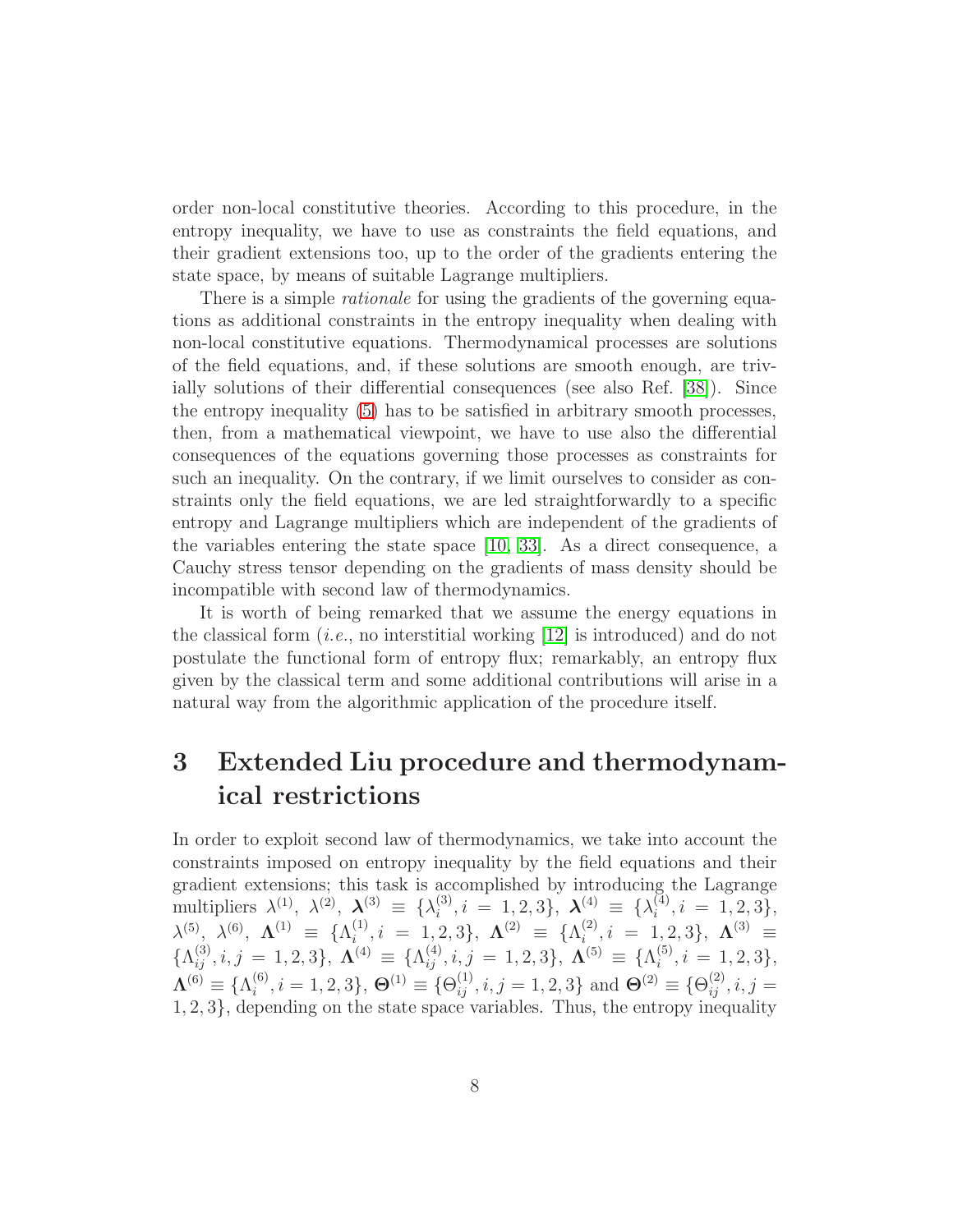writes

<span id="page-8-0"></span>
$$
\rho \left( \frac{\partial s}{\partial t} + \mathbf{v} \cdot \nabla s \right) + \nabla \cdot \mathbf{J}
$$
\n
$$
- \lambda^{(1)} \mathcal{E}^{(1)} - \lambda^{(2)} \mathcal{E}^{(2)} - \lambda^{(3)} \cdot \mathcal{E}^{(3)} - \lambda^{(4)} \cdot \mathcal{E}^{(4)} - \lambda^{(5)} \mathcal{E}^{(5)} - \lambda^{(6)} \mathcal{E}^{(6)} \qquad (7)
$$
\n
$$
- \Lambda^{(1)} \cdot \nabla \mathcal{E}^{(1)} - \Lambda^{(2)} \cdot \nabla \mathcal{E}^{(2)} - \Lambda^{(3)} \cdot \nabla \mathcal{E}^{(3)} - \Lambda^{(4)} \cdot \nabla \mathcal{E}^{(4)} \qquad - \Lambda^{(5)} \cdot \nabla \mathcal{E}^{(5)} - \Lambda^{(6)} \cdot \nabla \mathcal{E}^{(6)} - \Theta^{(1)} \cdot \nabla \nabla \mathcal{E}^{(1)} - \Theta^{(2)} \cdot \nabla \nabla \mathcal{E}^{(2)} \ge 0.
$$
\n(7)

The inequality [\(7\)](#page-8-0) needs to be expanded by means of the chain rule; nevertheless, since the computations though straightforward are tremendously long (in fact, in the present case the expanded entropy inequality involves 1074395 terms!), we perform the task by using some routines written in the Computer Algebra System Reduce [\[35\]](#page-28-11), and we omit to report the full form here. The main advantages of using these symbolic routines are that we are able to extract the coefficients of a multivariate polynomial in some derivatives of the field variables, and then solve, with the help of the Crack package [\[39\]](#page-29-3), the set of differential and algebraic conditions for the unknown constitutive functions.

In the expanded version of [\(7\)](#page-8-0), we can distinguish the *highest derivatives* and the higher derivatives [\[25\]](#page-28-1). The formers are both the time derivatives of the field variables and of the elements of the state space, which cannot be expressed through the governing equations as functions of the thermodynamical variables, and the spatial derivatives whose order is the highest one. On the contrary, the higher derivatives are the spatial derivatives whose order is not maximal but higher than that of the gradients entering the state space. In the following, for the generic field  $u(t, \mathbf{x})$ , let us use the following compact notation for derivatives:  $u_{,t} =$ ∂u  $\frac{\partial u}{\partial t}$ ,  $u_{,i} =$ ∂u  $\partial x_i$  $, u_{\mu} =$  $\partial^2 u$  $\frac{\partial}{\partial x_i \partial t}$ ,  $u_{,ij} =$  $\partial^2 u$  $\frac{\partial}{\partial x_i \partial x_j}$ . . . . As a consequence of the choice of the state space [\(6\)](#page-6-1), the components of the highest derivatives are

$$
\mathbf{X} = \left\{ \rho_{,t}, \ c_{,t}, \ v_{i,t}, \ w_{i,t}, \ \varepsilon_{,t}^{(1)}, \ \varepsilon_{,t}^{(2)}, \ \rho_{,kt}, \ c_{,kt}, \ v_{i,kt}, \ w_{i,kt}, \ \varepsilon_{,kt}^{(1)}, \ \varepsilon_{,kt}^{(2)}, \ \rho_{,k\ell t}, \ c_{,k\ell t}, \ v_{i,jk\ell}, \ \varepsilon_{,jk\ell}^{(1)}, \ \varepsilon_{,jk\ell}^{(2)}, \ \rho_{,jk\ell m}, \ c_{,jk\ell m} \right\},\tag{8}
$$

whereas the components of the higher ones are

$$
\mathbf{Y} = \left\{ v_{i,jk}, \ w_{i,jk}, \varepsilon_{,jk}^{(1)}, \ \varepsilon_{,jk}^{(2)}, \ \rho_{,jk\ell}, \ c_{,jk\ell} \right\};\tag{9}
$$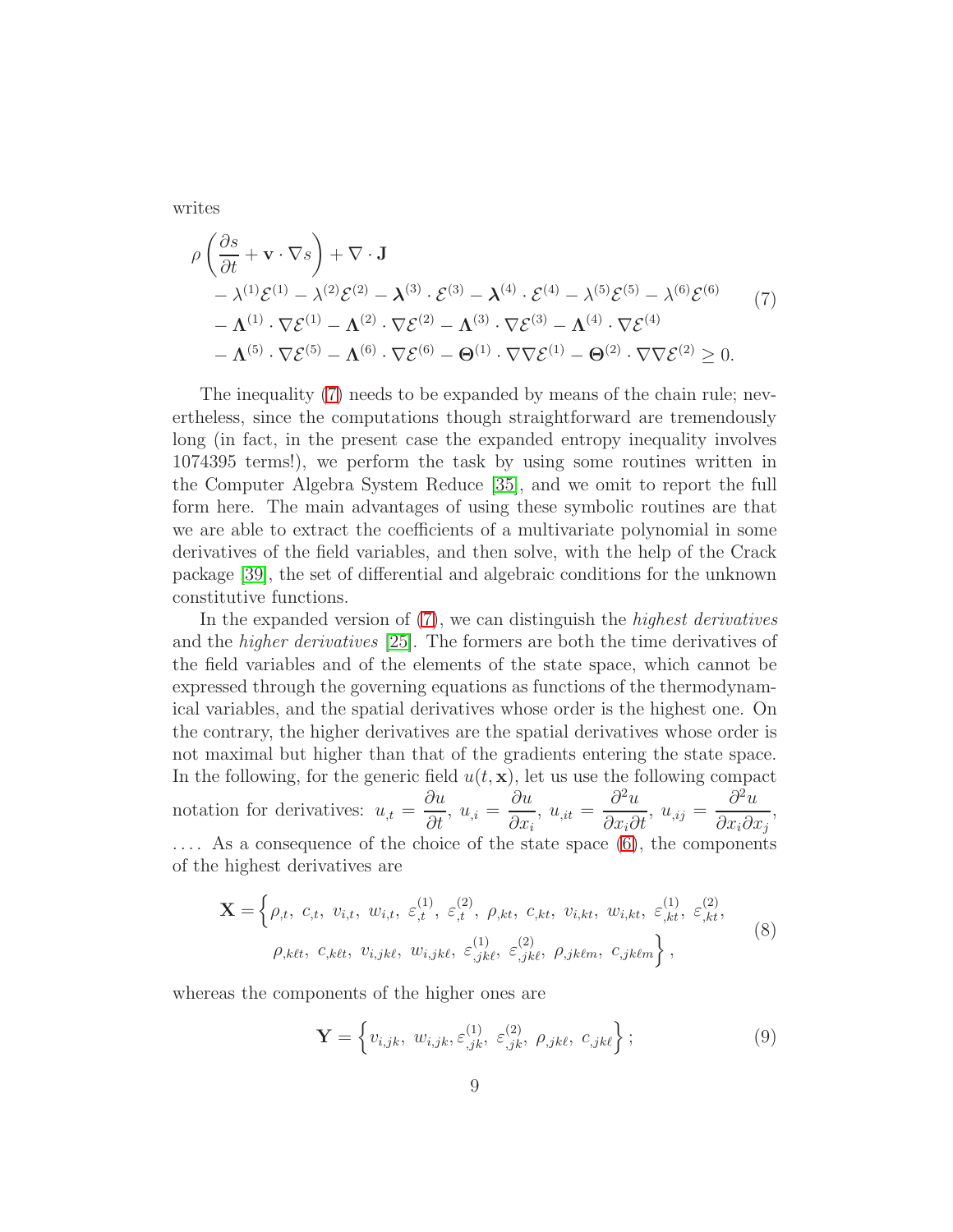let  $n_1$  denote the number of the components of the highest derivatives, and  $n_2$ the number of the components of higher derivatives. Using these positions, the entropy inequality [\(7\)](#page-8-0) can be recasted in the compact form

<span id="page-9-0"></span>
$$
\mathbf{A} \cdot \mathbf{X} + \mathbf{Y}^T \mathbf{B} \mathbf{Y} + \mathbf{C} \cdot \mathbf{Y} + D \ge 0,
$$
 (10)

where **B** is a symmetric matrix of order  $n_2$ , **A** is a vector with  $n_1$  components, C is a vector with  $n_2$  components, and D is a scalar;  $A, B, C$  and D depend at most on the field variables and the gradients entering the state space. Therefore, the left hand side of the inequality [\(10\)](#page-9-0) is a polynomial which is linear in the highest derivatives and quadratic in the higher ones. Because of the constraints we imposed, the highest and higher derivatives may assume arbitrary values, whereupon, in order to fulfill the second law of thermody-namics, inequality [\(10\)](#page-9-0) must hold for arbitrary  $X$  and  $Y$ . Therefore, the coefficients of linear terms in the highest and higher derivatives must vanish, otherwise, the entropy inequality could be easily violated. Since in principle nothing prevents the possibility of a thermodynamical process where  $D = 0$ , in order the inequality [\(10\)](#page-9-0) be satisfied for every thermodynamical process, the conditions

$$
\mathbf{A} = \mathbf{0}, \qquad \mathbf{C} = \mathbf{0}, \qquad D \ge 0,\tag{11}
$$

together with the requirement that B is a positive semidefinite matrix, are sufficient for the fulfillment of the entropy inequality [\[26\]](#page-28-2). These sufficient conditions provide a set of constraints on the constitutive equations.

From  $A = 0$ , we obtain the expressions for the components of Lagrange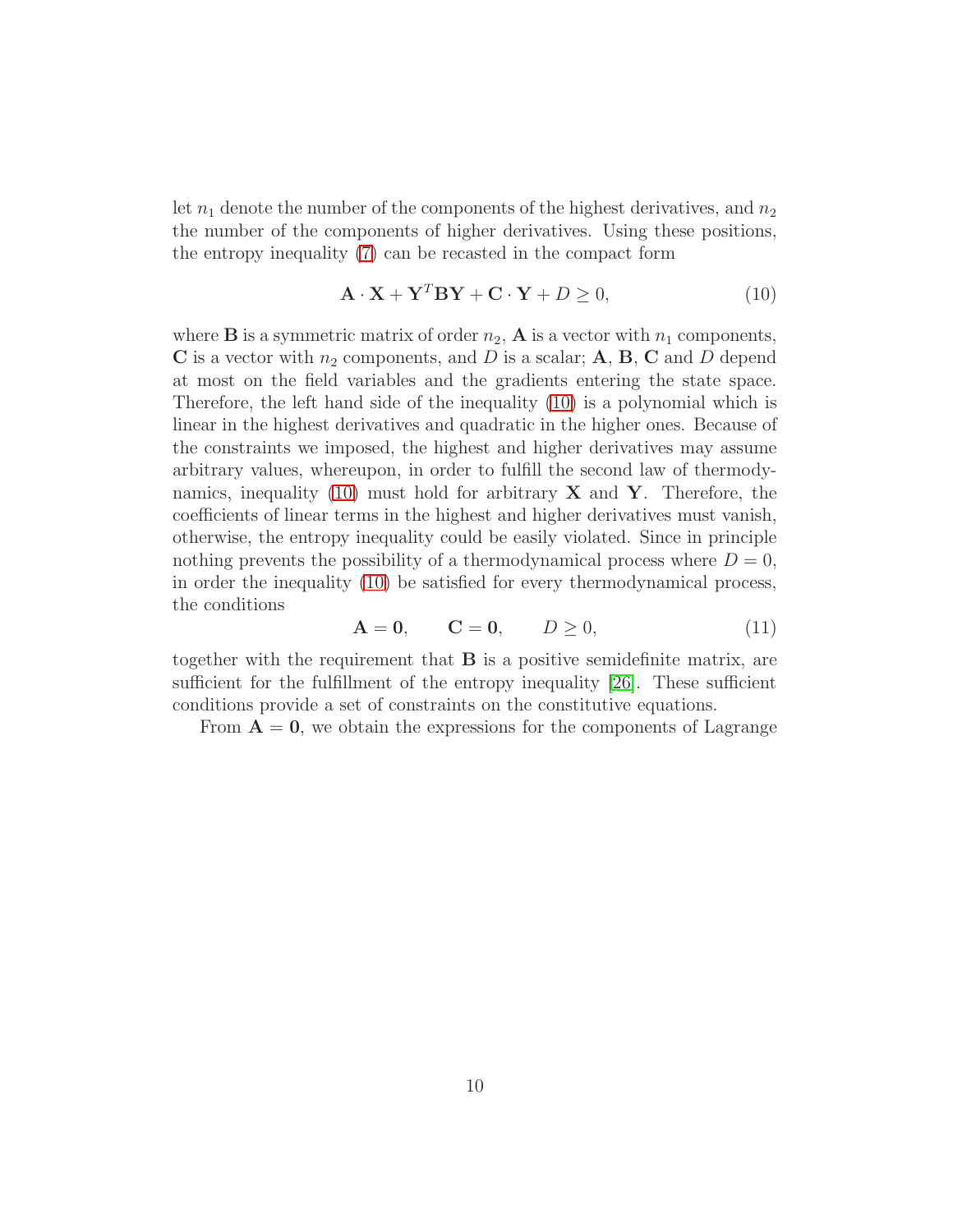multipliers,

<span id="page-10-0"></span>
$$
\lambda^{(1)} = \rho \frac{\partial s}{\partial \rho}, \qquad \lambda^{(2)} = \frac{\partial s}{\partial c} - \frac{\rho_{,k}}{\rho} \left( \frac{\partial s}{\partial c_{,k}} - 2 \frac{\rho_{,i}}{\rho} \frac{\partial s}{\partial c_{,ik}} \right) - \frac{\rho_{,ik}}{\rho} \frac{\partial s}{\partial c_{,ik}},
$$
\n
$$
\lambda_i^{(3)} = -\frac{\rho_{,k}}{\rho} \frac{\partial s}{\partial v_{i,k}}, \qquad \lambda_i^{(4)} = \frac{1}{c} \frac{\partial s}{\partial w_i} - \frac{\rho c_{,k} + c\rho_{,k}}{\rho c^2} \frac{\partial s}{\partial w_{i,k}},
$$
\n
$$
\lambda^{(5)} = \frac{1}{c} \frac{\partial s}{\partial \varepsilon^{(1)}} - \frac{\rho c_{,k} + c\rho_{,k}}{\rho c^2} \frac{\partial s}{\partial \varepsilon_{,k}^{(1)}},
$$
\n
$$
\lambda^{(6)} = \frac{1}{1 - c} \frac{\partial s}{\partial \varepsilon^{(2)}} - \frac{(1 - c)\rho_{,k} - \rho c_{,k}}{\rho (1 - c)^2} \frac{\partial s}{\partial \varepsilon_{,k}^{(2)}},
$$
\n
$$
\Lambda_k^{(1)} = \rho \frac{\partial s}{\partial \rho_{,k}}, \qquad \Lambda_k^{(2)} = \frac{\partial s}{\partial c_{,k}} - 2 \frac{\rho_{,i}}{\rho} \frac{\partial s}{\partial c_{,ik}},
$$
\n
$$
\Lambda_{ik}^{(3)} = \frac{\partial s}{\partial v_{i,k}}, \qquad \Lambda_{ik}^{(4)} = \frac{1}{c} \frac{\partial s}{\partial w_{i,k}}, \qquad \Lambda_k^{(5)} = \frac{1}{c} \frac{\partial s}{\partial \varepsilon_{,k}^{(1)}},
$$
\n
$$
\Lambda_k^{(6)} = \frac{1}{1 - c} \frac{\partial s}{\partial \varepsilon_{,k}^{(2)}}, \qquad \Theta_{ik}^{(1)} = \rho \frac{\partial s}{\partial \rho_{,ik}}, \qquad \Theta_{ik}^{(2)} = \frac{\partial s}{\partial c_{,ik}},
$$

as well as the following restrictions involving the specific entropy, partial Cauchy stress tensors and heat fluxes:

<span id="page-10-1"></span>
$$
\left\langle \frac{\partial s}{\partial v_{i,k}} \left( \frac{\partial T_{ij}^{(1)}}{\partial v_{\ell,m}} + \frac{\partial T_{ij}^{(2)}}{\partial v_{\ell,m}} \right) + \frac{1}{c} \frac{\partial s}{\partial w_{i,k}} \left( (1-c) \frac{\partial T_{ij}^{(1)}}{\partial v_{\ell,m}} - c \frac{\partial T_{ij}^{(2)}}{\partial v_{\ell,m}} \right) - \frac{1}{c} \frac{\partial s}{\partial \varepsilon_{,k}^{(1)}} \frac{\partial q_{j}^{(1)}}{\partial v_{\ell,m}} - \frac{1}{1-c} \frac{\partial s}{\partial \varepsilon_{,k}^{(2)}} \frac{\partial q_{j}^{(2)}}{\partial v_{\ell,m}} - \rho^{2} \frac{\partial s}{\partial \rho_{,km}} \delta_{j\ell} \right\rangle_{(jk\ell m)} = 0,
$$
\n
$$
\left\langle \frac{\partial s}{\partial v_{i,k}} \left( \frac{\partial T_{ij}^{(1)}}{\partial w_{\ell,m}} + \frac{\partial T_{ij}^{(2)}}{\partial w_{\ell,m}} \right) + \frac{1}{c} \frac{\partial s}{\partial w_{i,k}} \left( (1-c) \frac{\partial T_{ij}^{(1)}}{\partial w_{\ell,m}} - c \frac{\partial T_{ij}^{(2)}}{\partial w_{\ell,m}} \right) - \frac{1}{c} \frac{\partial s}{\partial \varepsilon_{,k}^{(1)}} \frac{\partial q_{j}^{(1)}}{\partial w_{\ell,m}} - \frac{1}{1-c} \frac{\partial s}{\partial \varepsilon_{,k}^{(2)}} \frac{\partial q_{j}^{(2)}}{\partial w_{\ell,m}} - \rho c \frac{\partial s}{\partial c_{,km}} \delta_{j\ell} \right\rangle_{(jk\ell m)} = 0,
$$
\n
$$
\left\langle \frac{\partial s}{\partial v_{i,k}} \left( \frac{\partial T_{ij}^{(1)}}{\partial \varepsilon_{,l}^{(1)}} + \frac{\partial T_{ij}^{(2)}}{\partial \varepsilon_{,l}^{(1)}} \right) + \frac{1}{c} \frac{\partial s}{\partial w_{i,k}} \left( (1-c) \frac{\partial T_{ij}^{(1)}}{\partial \varepsilon_{,l}^{(1)}} - c \frac{\partial T_{ij}^{(2)}}{\partial \varepsilon_{,l}^{(1)}} \right) - \frac{1}{c} \frac{\partial s}{\partial \varepsilon_{,k}^{(1)}} \frac{\partial q_{
$$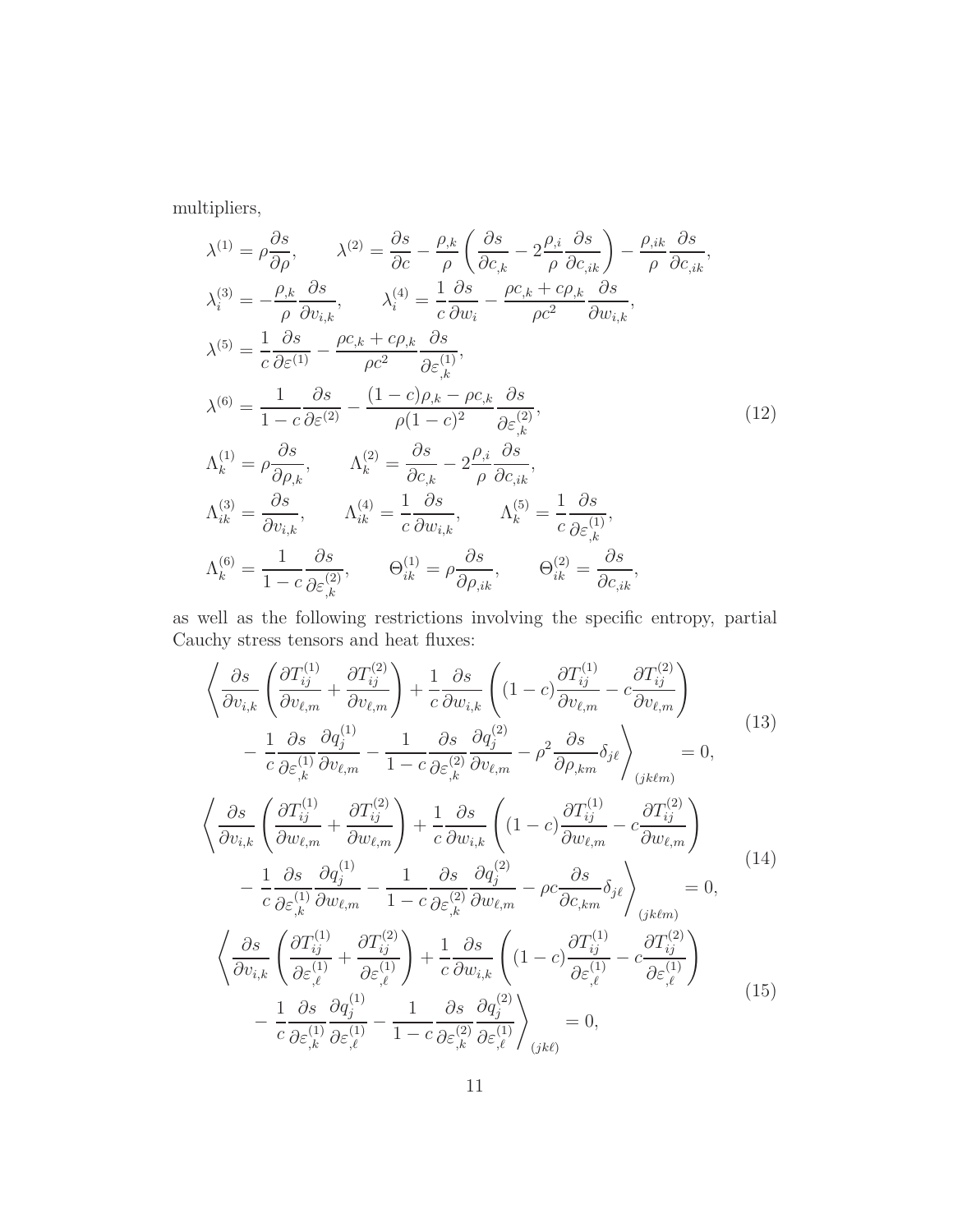$$
\begin{split}\n&\left\langle \frac{\partial s}{\partial v_{i,k}} \left( \frac{\partial T_{ij}^{(1)}}{\partial \varepsilon_{,\ell}^{(2)}} + \frac{\partial T_{ij}^{(2)}}{\partial \varepsilon_{,\ell}^{(2)}} \right) + \frac{1}{c} \frac{\partial s}{\partial w_{i,k}} \left( (1-c) \frac{\partial T_{ij}^{(1)}}{\partial \varepsilon_{,\ell}^{(2)}} - c \frac{\partial T_{ij}^{(2)}}{\partial \varepsilon_{,\ell}^{(2)}} \right) \right. \\
&\left. - \frac{1}{c} \frac{\partial s}{\partial \varepsilon_{,k}^{(1)}} \frac{\partial q_{j}^{(1)}}{\partial \varepsilon_{,\ell}^{(2)}} - \frac{1}{1-c} \frac{\partial s}{\partial \varepsilon_{,k}^{(2)}} \frac{\partial q_{j}^{(2)}}{\partial \varepsilon_{,\ell}^{(2)}} \right\rangle_{(jk\ell)} = 0, \\
&\left\langle \frac{\partial s}{\partial v_{i,k}} \left( \frac{\partial T_{ij}^{(1)}}{\partial \rho_{,\ell m}} + \frac{\partial T_{ij}^{(2)}}{\partial \rho_{,\ell m}} \right) + \frac{1}{c} \frac{\partial s}{\partial w_{i,k}} \left( (1-c) \frac{\partial T_{ij}^{(1)}}{\partial \rho_{,\ell m}} - c \frac{\partial T_{ij}^{(2)}}{\partial \rho_{,\ell m}} \right) \right. \\
&\left. - \frac{1}{c} \frac{\partial s}{\partial \varepsilon_{,k}^{(1)}} \frac{\partial q_{j}^{(1)}}{\partial \rho_{,\ell m}} - \frac{1}{1-c} \frac{\partial s}{\partial \varepsilon_{,k}^{(2)}} \frac{\partial q_{j}^{(2)}}{\partial \rho_{,\ell m}} \right\rangle_{(jk\ell m)} = 0, \\
&\left\langle \frac{\partial s}{\partial v_{i,k}} \left( \frac{\partial T_{ij}^{(1)}}{\partial c_{,\ell m}} + \frac{\partial T_{ij}^{(2)}}{\partial c_{,\ell m}} \right) + \frac{1}{c} \frac{\partial s}{\partial w_{i,k}} \left( (1-c) \frac{\partial T_{ij}^{(1)}}{\partial c_{,\ell m}} - c \frac{\partial T_{ij}^{(2)}}{\partial c_{,\ell m}} \right) \right. \\
&\left. - \frac{1}{c} \frac{\partial s}{\partial \varepsilon_{,k}^{(1)}} \frac{\partial q_{j}^{(1)}}{\partial c_{,\ell m}} -
$$

<span id="page-11-0"></span>where the symbol  $\langle \mathcal{F} \rangle_{(i_1...i_r)}$  denotes the symmetric part of the tensor function F with respect to the indices  $i_1 \ldots i_r$ .

It is easily ascertained by direct inspection of relations [\(12\)](#page-10-0) that the Lagrange multipliers and, hence, the specific entropy, are allowed to depend on the gradients of the unknown variables, and the same holds true for the partial Cauchy stress tensors. Moreover, as far as the relations  $(13)$ – $(18)$  are concerned, once we assign a representation for partial Cauchy stress tensors and heat fluxes, the dependence of specific entropy on the gradients entering the state space is somehow constrained.

The further thermodynamical restrictions, even if their computation is straightforward, are omitted since their expression is rather long. Furthermore, analyzing the conditions coming from  $C = 0$ , it follows that the entropy flux is no longer given by the constitutive equation postulated in rational thermodynamics and an entropy extra-flux is obtained. Indeed, in principle, this result could also be recovered in the classical Liu procedure, since the Liu theorem states that the Lagrange multipliers are defined on the whole state space [\[29\]](#page-28-5). However, in this case, such a dependence does not imply an analogous dependence of the partial Cauchy stress tensors on the gradients of the field variables, and the classical features of Korteweg-type fluids are lost. As a final comment, we observe that the thermodynamic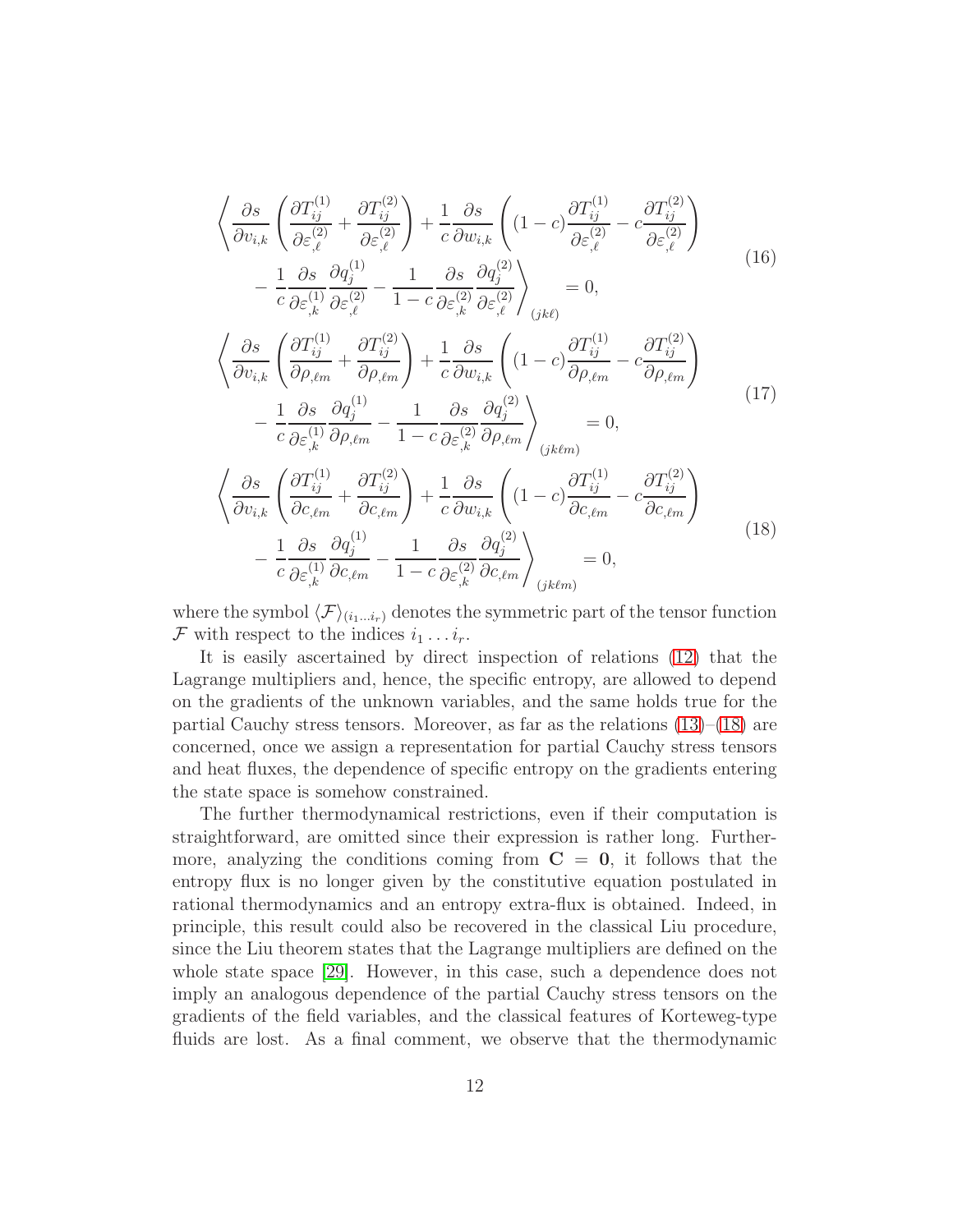restrictions are obtained by the exploitation of a rigorous mathematical procedure; due to their length, we do not try to attribute to them a detailed physical meaning. Nevertheless, the effectiveness of the procedure can be judged on the basis of the physical admissibility of the results it produces.

In fact, in the next section, we give a solution to all the restrictions by determining explicit constitutive equations for the partial Cauchy stress tensors, the partial heat fluxes, the specific entropy and the entropy flux, so proving that the thermodynamical constraints recovered by applying the extended Liu procedure can be effectively solved, providing a complete and physically meaningful solution.

### <span id="page-12-0"></span>4 Solution of thermodynamical constraints

All the thermodynamical restrictions derived in Section [3](#page-7-0) are still too general for being useful in concrete applications; therefore, a further simplification is necessary according to specific models we want to manage. Thus, in order to proceed with the exploitation of the entropy inequality for a binary mixture of viscous Korteweg fluids, let us assume the following constitutive equations for the partial Cauchy stress tensors and heat fluxes:

<span id="page-12-1"></span>
$$
\mathbf{T}^{(1)} = \left(\tau_0^{(1)} + \tau_1^{(1)} |\nabla \rho|^2 + \tau_2^{(1)} \nabla \rho \cdot \nabla c + \tau_3^{(1)} |\nabla c|^2 + \tau_4^{(1)} \Delta \rho \n+ \tau_5^{(1)} \Delta c + \tau_6^{(1)} \nabla \cdot (\mathbf{v} + \mathbf{w})\right) \mathbf{I} \n+ \tau_7^{(1)} \nabla \rho \otimes \nabla \rho + \tau_8^{(1)} \text{sym } (\nabla \rho \otimes \nabla c) + \tau_9^{(1)} \nabla c \otimes \nabla c \n+ \tau_{10}^{(1)} \nabla \nabla \rho + \tau_{11}^{(1)} \nabla \nabla c + \tau_{12}^{(1)} \text{sym } (\nabla (\mathbf{v} + \mathbf{w})), \n\mathbf{T}^{(2)} = \left(\tau_0^{(2)} + \tau_1^{(2)} |\nabla \rho|^2 + \tau_2^{(2)} \nabla \rho \cdot \nabla c + \tau_3^{(2)} |\nabla c|^2 + \tau_4^{(2)} \Delta \rho \n+ \tau_5^{(2)} \Delta c + \tau_6^{(2)} \nabla \cdot \left(\mathbf{v} - \frac{c}{1 - c} \mathbf{w}\right)\right) \mathbf{I} \n+ \tau_7^{(2)} \nabla \rho \otimes \nabla \rho + \tau_8^{(2)} \text{sym } (\nabla \rho \otimes \nabla c) + \tau_9^{(2)} \nabla c \otimes \nabla c \n+ \tau_{10}^{(2)} \nabla \nabla \rho + \tau_{11}^{(2)} \nabla \nabla c + \tau_{12}^{(2)} \text{sym } \left(\nabla \left(\mathbf{v} - \frac{c}{1 - c} \mathbf{w}\right)\right), \n\mathbf{q}^{(1)} = q_1^{(1)} \nabla \varepsilon^{(1)} + q_2^{(1)} \nabla \varepsilon^{(2)}, \n\mathbf{q}^{(2)} = q_1^{(2)} \nabla \varepsilon^{(1)} + q_2^{(2)} \nabla \varepsilon^{(2)},
$$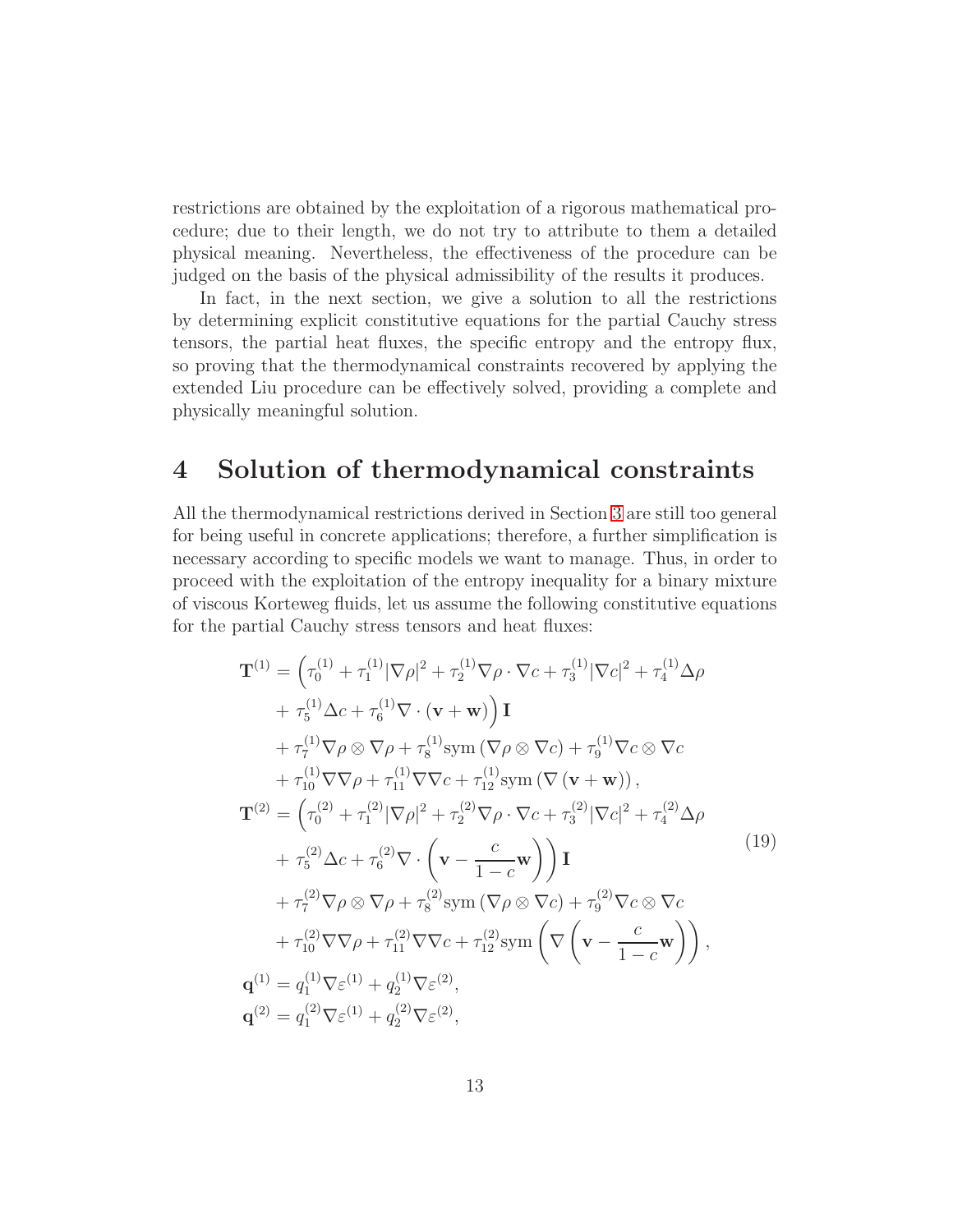where  $q_i^{(a)}$  $j_j^{(a)}$   $(j = 1, 2)$  and  $\tau_k^{(a)}$  $k_k^{(a)}$   $(k = 0, ..., 12)$ , with  $a = 1, 2$ , are suitable scalar material functions depending at most on  $(\rho, c, |\mathbf{w}|, \varepsilon^{(1)}, \varepsilon^{(2)})$ .

Moreover, let us expand the specific entropy s around the homogeneous equilibrium state (where all gradients vanish), at the first order on the gradients of mass density of the whole mixture and concentration of the first constituent, i.e.,

<span id="page-13-0"></span>
$$
s = \hat{s}_0 + \hat{s}_1 |\nabla \rho|^2 + \hat{s}_2 \nabla \rho \cdot \nabla c + \hat{s}_3 |\nabla c|^2, \tag{20}
$$

where  $\hat{s}_i \equiv \hat{s}_i(\rho, c, |\mathbf{w}|, \varepsilon^{(1)}, \varepsilon^{(2)})$   $(i = 0, \ldots, 3)$  are some scalar functions of the indicated arguments. We are aware that expression [\(20\)](#page-13-0) is not the most general representation of the entropy density as an isotropic scalar function, but it is enough for our purposes. The presence of terms involving the gradients of  $\rho$  and c in the expression of the specific entropy is crucial for the compatibility of non-local Cauchy stress tensors with the second law of thermodynamics[\[10\]](#page-26-8).

On the basis of the assumptions on constitutive relations [\(19\)](#page-12-1) and [\(20\)](#page-13-0), the thermodynamical constraints provide a large set of partial differential equations that we manage using some routines written in the Computer Algebra System Reduce [\[35\]](#page-28-11); then, we are able to solve the restrictions [\(13\)](#page-10-1)– [\(18\)](#page-11-0) so obtaining the form of the coefficients entering the specific entropy:

<span id="page-13-1"></span>
$$
\hat{s}_0 = \frac{1}{\rho} (\rho c s_{01} + \rho (1 - c) s_{02} + \phi_1 + \phi_2),
$$
  
\n
$$
\hat{s}_1 = \frac{\partial^3 s_1}{\partial \rho^3}, \qquad \hat{s}_2 = \rho \frac{\partial^3 s_2}{\partial \rho^3}, \qquad \hat{s}_3 = \frac{\partial}{\partial \rho} \left( \rho^2 \frac{\partial s_3}{\partial \rho} \right),
$$
\n(21)

along with the functions  $s_{01} \equiv s_{01}(\varepsilon^{(1)})$ ,  $s_{02} \equiv s_{02}(\varepsilon^{(2)})$ ,  $s_i \equiv s_i(\rho, c)$  (i = 1, 2, 3),  $\phi_1 \equiv \phi_1(\rho c) = \phi_1(\rho^{(1)})$  and  $\phi_2 \equiv \phi_2(\rho(1-c)) = \phi_2(\rho^{(2)})$ .

The principle of maximum entropy at equilibrium is satisfied if [\(20\)](#page-13-0) is such that the quadratic part in the gradients is negative semidefinite, whence

$$
\frac{\partial^3 s_1}{\partial \rho^3} \le 0, \qquad \rho \frac{\partial^2 s_3}{\partial \rho^2} + 2 \frac{\partial s_3}{\partial \rho} \le 0, \n\frac{\partial^3 s_1}{\partial \rho^3} \left( \rho \frac{\partial^2 s_3}{\partial \rho^2} + 2 \frac{\partial s_3}{\partial \rho} \right) - \frac{\rho}{4} \left( \frac{\partial^3 s_2}{\partial \rho^3} \right)^2 \ge 0.
$$
\n(22)

It is worth noticing that the product of the mixture density times the equilibrium part of the specific entropy is the sum of two contributions corresponding to the two fluids; each contribution, in fact, depends on the partial mass density and internal energy of the corresponding fluid. On the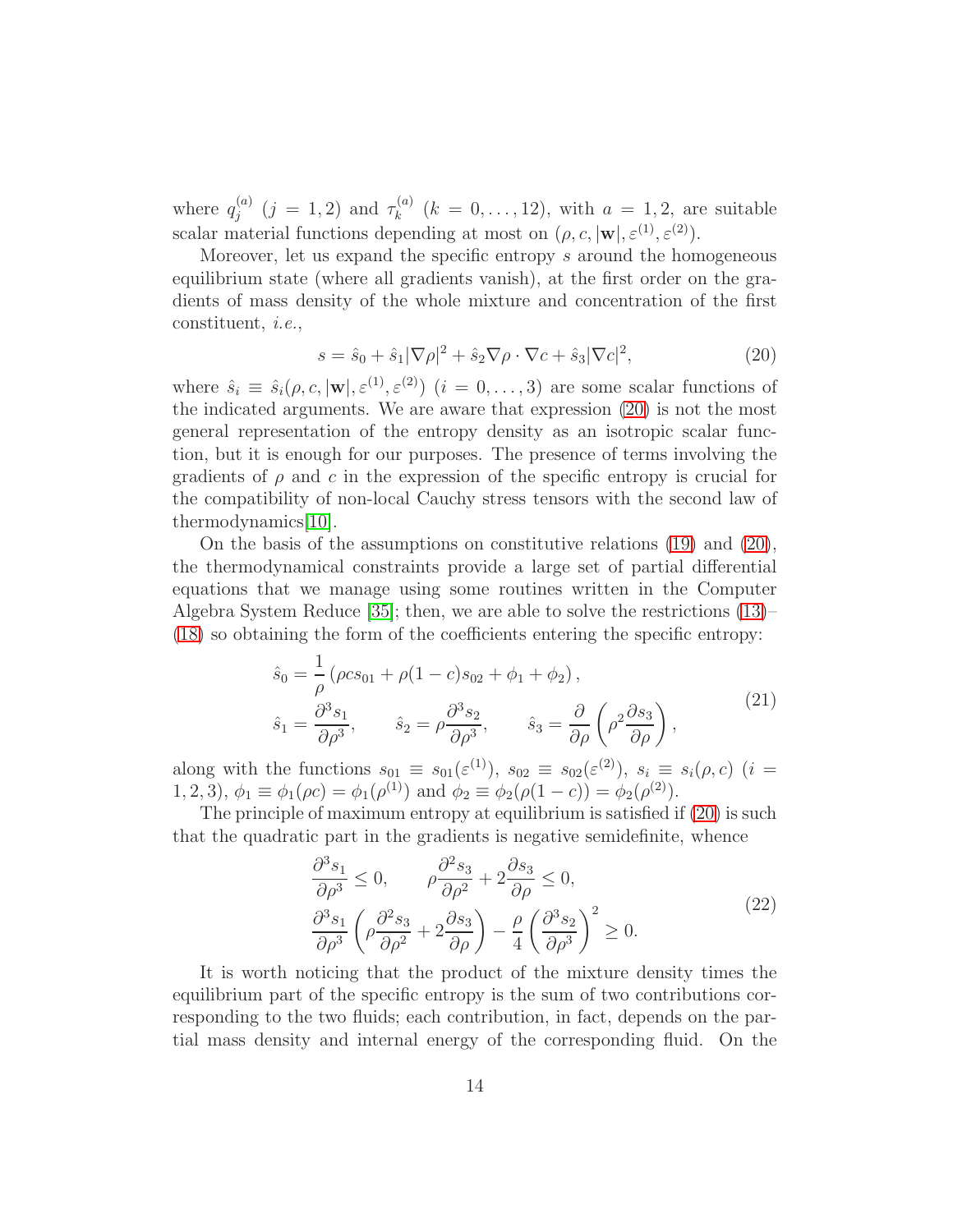contrary, such a consideration is not applicable to the non-local part of the specific entropy, where the contributions of the two fluids are strictly tangled. In situations close to the equilibrium, we can introduce the partial absolute temperatures of the two fluids, say

<span id="page-14-0"></span>
$$
\frac{1}{\theta^{(1)}} = c \frac{ds_{01}}{d\varepsilon^{(1)}}, \qquad \frac{1}{\theta^{(2)}} = (1 - c) \frac{ds_{02}}{d\varepsilon^{(2)}}, \tag{23}
$$

and the absolute temperature  $\theta$  of the whole mixture can be defined as

$$
\theta = c\theta^{(1)} + (1 - c)\theta^{(2)} = \left(\frac{ds_{01}}{d\varepsilon^{(1)}}\right)^{-1} + \left(\frac{ds_{02}}{d\varepsilon^{(2)}}\right)^{-1}.
$$
 (24)

Furthermore, by considering relations [\(23\)](#page-14-0), if the second order derivatives of  $s_{01}(\varepsilon^{(1)})$  and  $s_{02}(\varepsilon^{(2)})$  are non-vanishing, by using the implicit function theorem, the internal energies  $\varepsilon^{(1)}$  and  $\varepsilon^{(2)}$  can be expressed as functions of  $\hat{\theta}^{(1)} = c\theta^{(1)}$ , and  $\hat{\theta}^{(2)} = (1-c)\theta^{(2)}$ , respectively. Consequently, the partial heat fluxes take the form

$$
\mathbf{q}^{(a)} = q_1^{(a)} c \frac{d\varepsilon^{(1)}}{d\hat{\theta}^{(1)}} \nabla \theta^{(1)} + q_2^{(a)} (1 - c) \frac{d\varepsilon^{(2)}}{d\hat{\theta}^{(2)}} \nabla \theta^{(2)} + \left( q_1^{(a)} \theta^{(1)} \frac{d\varepsilon^{(1)}}{d\hat{\theta}^{(1)}} - q_2^{(a)} \theta^{(2)} \frac{d\varepsilon^{(2)}}{d\hat{\theta}^{(2)}} \right) \nabla c.
$$
 (25)

The first two terms describe Fourier-like effects, whereas the third one provides a contribution to the partial heat fluxes due to the gradient of concentration. In the particular case where

$$
q_1^{(a)}\theta^{(1)}\frac{d\varepsilon^{(1)}}{d\hat{\theta}^{(1)}} = q_2^{(a)}\theta^{(2)}\frac{d\varepsilon^{(2)}}{d\hat{\theta}^{(2)}}, \qquad a = 1, 2,
$$
 (26)

the constitutive laws for the partial heat fluxes reduce to

$$
\mathbf{q}^{(a)} = q_1^{(a)} \frac{d\varepsilon^{(1)}}{d\hat{\theta}^{(1)}} \left( c \nabla \theta^{(1)} + (1 - c) \frac{\theta^{(1)}}{\theta^{(2)}} \nabla \theta^{(2)} \right), \tag{27}
$$

whereas, if the more restrictive assumption

$$
q_1^{(a)} \frac{d \varepsilon^{(1)}}{d \hat{\theta}^{(1)}} = q_2^{(a)} \frac{d \varepsilon^{(2)}}{d \hat{\theta}^{(2)}} = q^{(a)}, \qquad a = 1, 2,
$$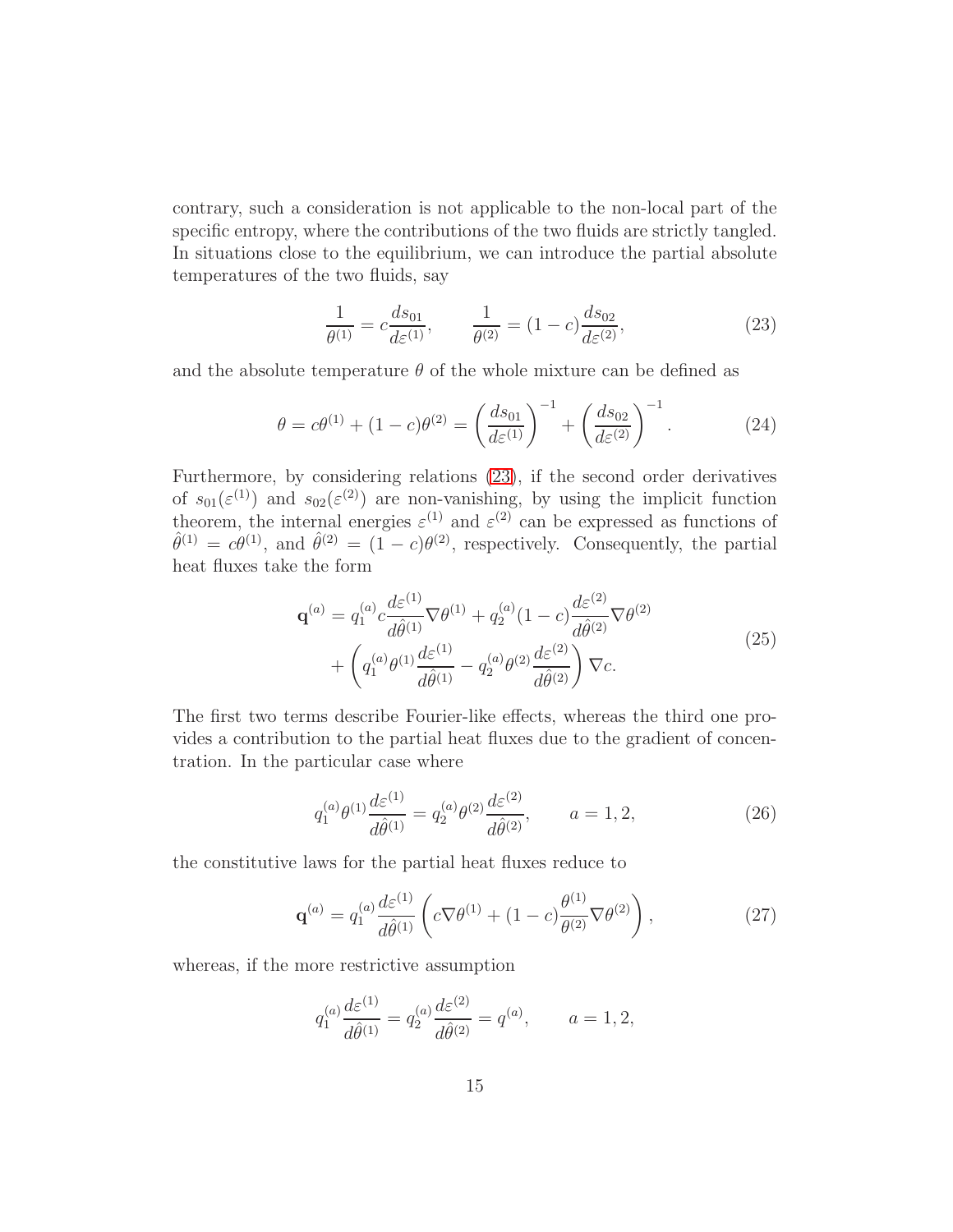is satisfied, then

$$
\mathbf{q}^{(a)} = q^{(a)} \nabla \left( c\theta^{(1)} + (1 - c)\theta^{(2)} \right) = q^{(a)} \nabla \theta.
$$
 (28)

i.e., we recognize the classical Fourier law of heat conduction.

Moreover, the following expressions for the material functions entering the two partial Cauchy stress tensors are determined:

$$
\tau_{0}^{(1)} = \theta^{(1)}c\left(\rho c\phi'_{1} - \phi_{1}\right), \qquad \tau_{0}^{(2)} = \theta^{(2)}(1 - c)\left(\rho(1 - c)\phi'_{2} - \phi_{2}\right),
$$
  
\n
$$
\tau_{1}^{(a)} = \theta^{(a)}(c^{(a)})^{2}\left(\overline{c}^{(a)}\left(\frac{\partial^{3}s_{1}}{\partial\rho^{2}\partial c} - \rho\frac{\partial^{4}s_{1}}{\partial\rho^{3}\partial c} + \rho^{2}\frac{\partial}{\partial\rho}\left(\rho^{2}\frac{\partial^{3}s_{2}}{\partial\rho^{3}} - \frac{\partial s_{2}}{\partial\rho}\right)\right)\right)
$$
  
\n
$$
-\frac{\partial}{\partial\rho}\left(\rho^{2}\frac{\partial^{3}s_{1}}{\partial\rho^{3}}\right),
$$
  
\n
$$
\tau_{2}^{(a)} = 2\theta^{(a)}\rho(c^{(a)})^{2}\left(-\frac{\partial}{\partial\rho}\left(\rho\frac{\partial^{3}s_{1}}{\partial\rho^{2}\partial c}\right) + \frac{\partial^{2}s_{2}}{\partial\rho^{2}} + \overline{c}^{(a)}\frac{\partial^{3}}{\partial\rho^{3}}\left(\rho^{2}s_{3}\right)\right),
$$
  
\n
$$
\tau_{3}^{(a)} = \theta^{(a)}\rho^{2}c^{(a)}\left(\frac{\partial^{2}s_{2}}{\partial\rho^{2}} - \frac{\partial^{3}s_{1}}{\partial\rho^{2}\partial c} - \rho c^{(a)}\frac{\partial^{4}s_{2}}{\partial\rho^{3}\partial c} + \rho^{2}c^{(a)}\frac{\partial^{3}s_{3}}{\partial\rho^{3}} + \rho c^{(1)}c^{(2)}\frac{\partial^{3}s_{3}}{\partial\rho^{2}\partial c} + \rho\left(\overline{c}^{(a)} + \overline{c}^{(a)}\right)\frac{\partial^{2}s_{3}}{\partial\rho^{2}} + 2c^{(1)}c^{(2)}\frac{\partial^{2}s_{3}}{\partial\rho\partial c} + (4c^{(a)} + 2\overline{c}^{(a)}\frac{\partial s_{3}}{\partial\rho}\right),
$$
  
\n
$$
\tau_{4}^{(a)} = 2\theta^{(a)}\rho(c^{(a)})^{3}\left(-\frac{\partial^{3}s_{1}}{\partial\rho^{2}\partial c} + \frac{\partial^{2}s_{2}}{\
$$

where the prime ' denotes differentiation with respect to the argument,  $c^{(1)} =$  $\overline{c}^{(2)} = c, c^{(2)} = \overline{c}^{(1)} = c - 1, \text{ and } a = 1, 2.$ 

The scalar functions  $s_i$  (i = 1, 2, 3), involved in the expression of the entropy density and in the partial Cauchy stress tensors, have to satisfy the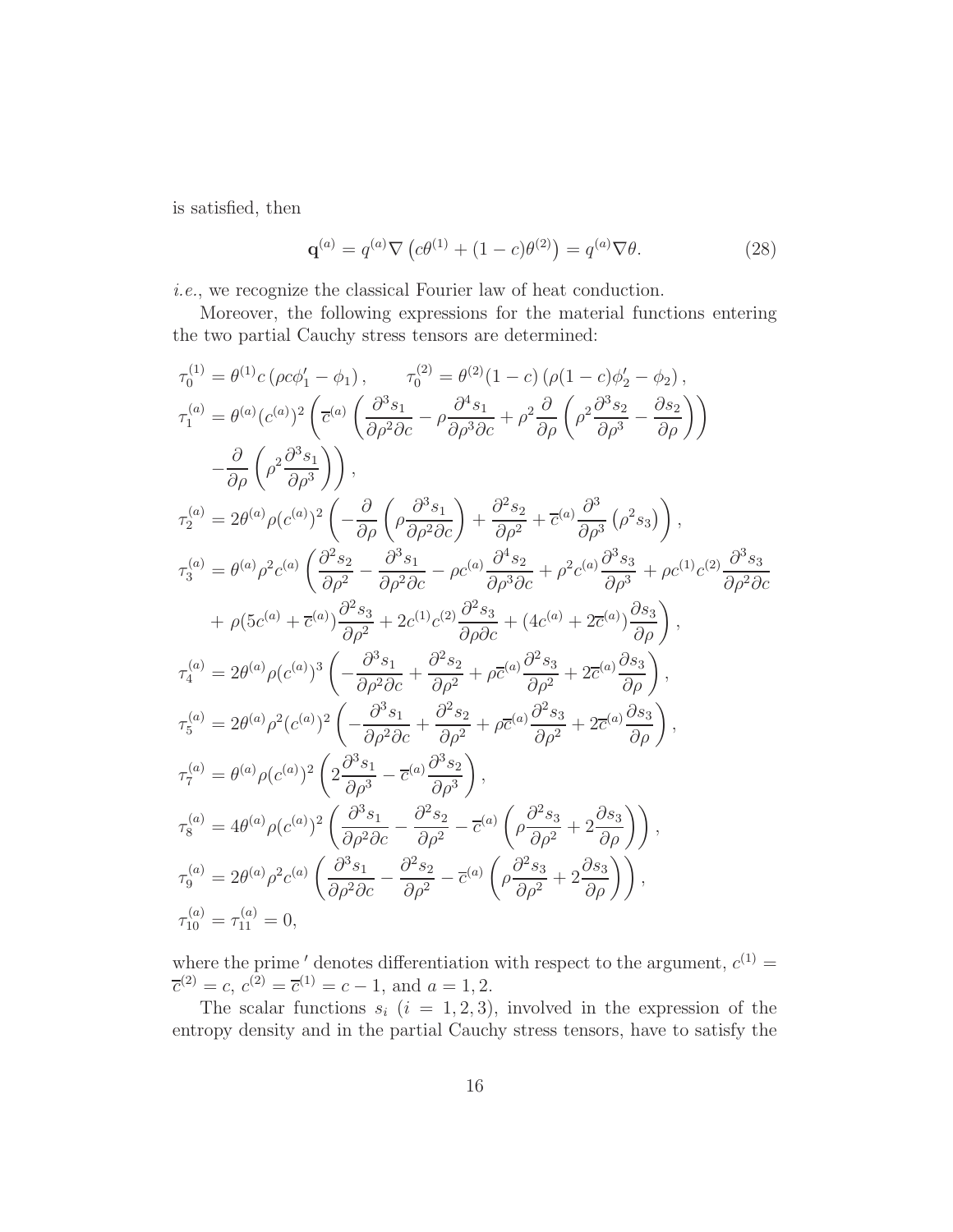following additional constraints:

<span id="page-16-0"></span>
$$
2\frac{\partial^3 s_1}{\partial \rho^2 \partial c} - \rho \frac{\partial^3 s_2}{\partial \rho^3} - 2\frac{\partial^2 s_2}{\partial \rho^2} = 0,
$$
 (29)

$$
4c^3 \left(\rho \frac{\partial^2 s_1}{\partial \rho^2} - \frac{\partial s_1}{\partial \rho}\right) + 2c^3 \left(c(1-c)\left(\rho \frac{\partial^3 s_2}{\partial \rho^2 \partial c} - \frac{\partial^2 s_2}{\partial \rho \partial c}\right) + (1-2c)\left(\rho \frac{\partial^2 s_2}{\partial \rho^2} - \frac{\partial s_2}{\partial \rho}\right)\right) - 4c^4(1-c)\frac{\partial}{\partial \rho}\left(\rho^2 \frac{\partial s_3}{\partial \rho} + \rho s_3\right) - c^3 \psi_2' - \psi_1 = 0,
$$
\n(30)

$$
2c^3 \left(\rho^2 \frac{\partial^3 s_1}{\partial \rho^3} + \rho (1 - 2c) \frac{\partial^3 s_1}{\partial \rho^2 \partial c} - c(1 - c) \frac{\partial^3 s_1}{\partial \rho \partial c^2} - 2(1 - 2c) \frac{\partial^2 s_1}{\partial \rho \partial c}\right) + 2c^3 \left(c(1 - c) \frac{\partial^2 s_2}{\partial \rho \partial c} + (1 - 2c) \frac{\partial s_2}{\partial \rho}\right) + c^3 \psi_2' + \psi_1 = 0,
$$
 (31)

$$
2c^3 \left(\rho^2 \frac{\partial^3 s_1}{\partial \rho^3} - \rho(1 - 2c) \frac{\partial^3 s_1}{\partial \rho^2 \partial c} + c(1 - c) \frac{\partial^3 s_1}{\partial \rho \partial c^2} + 2(1 - 2c) \frac{\partial^2 s_1}{\partial \rho \partial c}\right)
$$

$$
+ 2c^3 \left(\rho^2 (1 - 2c) \frac{\partial^3 s_2}{\partial \rho^3} - c(1 - c) \frac{\partial^2 s_2}{\partial \rho \partial c} - (1 - 2c) \frac{\partial s_2}{\partial \rho}\right)
$$

$$
-4\rho c^4 (1 - c) \left(\rho \frac{\partial^2 s_3}{\partial \rho^2} + 2 \frac{\partial s_3}{\partial \rho}\right) - c^3 \psi_2' - \psi_1 = 0,
$$
(32)

$$
c^{5}(1-c)^{2}\left(c(1-c)\frac{\partial^{4}s_{1}}{\partial c^{4}}-\rho(1-2c)\frac{\partial^{4}s_{1}}{\partial\rho\partial c^{3}}-\rho^{2}\frac{\partial^{4}s_{1}}{\partial\rho^{2}\partial c^{2}}+5(1-2c)\frac{\partial^{3}s_{1}}{\partial c^{3}}+4\rho\frac{\partial^{3}s_{1}}{\partial\rho\partial c^{2}}-12\frac{\partial^{2}s_{1}}{\partial c^{2}}+\rho^{3}\frac{\partial^{4}s_{2}}{\partial\rho^{3}\partial c}+\rho^{2}(1-2c)\frac{\partial^{4}s_{2}}{\partial\rho^{2}\partial c^{2}}-\rho c(1-c)\frac{\partial^{4}s_{2}}{\partial\rho\partial c^{3}}-3\rho^{2}\frac{\partial^{3}s_{2}}{\partial\rho^{2}\partial c}-5\rho(1-2c)\frac{\partial^{3}s_{2}}{\partial\rho\partial c^{2}}+c(1-c)\frac{\partial^{3}s_{2}}{\partial c^{3}}+12\rho\frac{\partial^{2}s_{2}}{\partial\rho\partial c}
$$

$$
+5(1-2c)\frac{\partial^{2}s_{2}}{\partial c^{2}}-12\frac{\partial s_{2}}{\partial c}-\rho^{4}\frac{\partial^{3}s_{3}}{\partial\rho^{3}}-\rho^{3}(1-2c)\frac{\partial^{3}s_{3}}{\partial\rho^{2}\partial c}
$$

$$
+\rho^{2}c(1-c)\frac{\partial^{3}s_{3}}{\partial\rho\partial c^{2}}-2\rho^{3}\frac{\partial^{2}s_{3}}{\partial\rho^{2}}+\rho^{2}(1-2c)\frac{\partial^{2}s_{3}}{\partial\rho\partial c}+2\rho c(1-c)\frac{\partial^{2}s_{3}}{\partial c^{2}}
$$

$$
-2\rho^{2}\frac{\partial s_{3}}{\partial\rho}+4\rho(1-2c)\frac{\partial s_{3}}{\partial c}-4\rho s_{3}\bigg)=0,
$$
(33)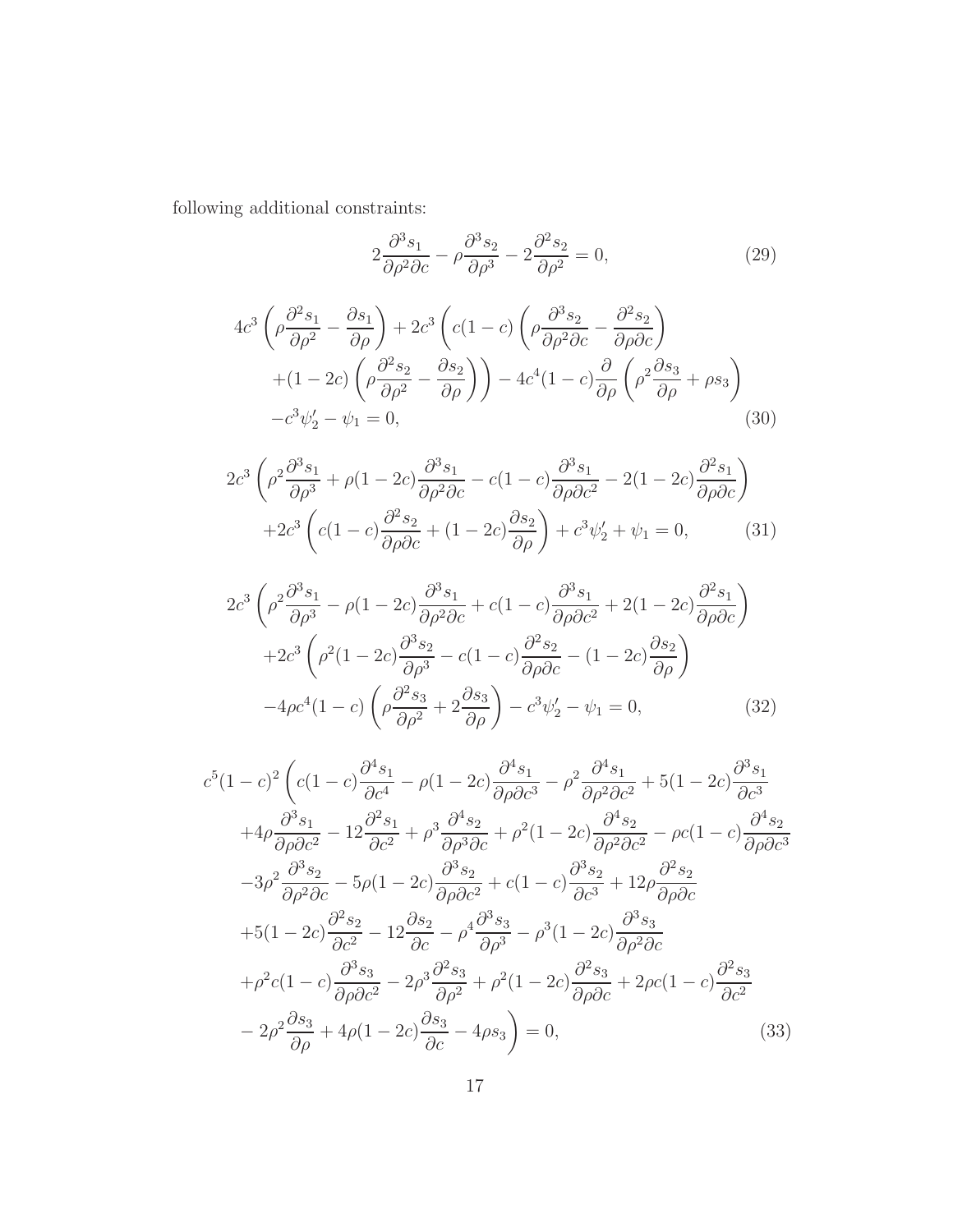$$
4c^{3} \left(c^{2}(1-c^{2})\frac{\partial^{3}s_{1}}{\partial c^{3}} - 2\rho^{2}(1-2c)\frac{\partial^{2}s_{1}}{\partial \rho^{2}} + \rho(2-7c(1-c))\frac{\partial^{2}s_{1}}{\partial \rho\partial c} + 4c(1-c)(1-2c)\frac{\partial^{2}s_{1}}{\partial c^{2}} + 2\rho(1-2c)\frac{\partial s_{1}}{\partial \rho} - 4c(1-c)\frac{\partial s_{1}}{\partial c}\right)
$$
  

$$
-2c^{3} \left(\rho c^{2}(1-c)^{2}\frac{\partial^{3}s_{2}}{\partial \rho\partial c^{2}} + 2\rho^{2}(2-7c(1-c))\frac{\partial^{2}s_{2}}{\partial \rho^{2}} + 6\rho c(1-c)\left((1-2c)\frac{\partial^{2}s_{2}}{\partial \rho\partial c} - \frac{\partial s_{2}}{\partial \rho}\right) - 4c(1-c)\left((1-2c)\frac{\partial s_{2}}{\partial c} - s_{2}\right)\right)
$$
  

$$
+4\rho c^{4}(1-c)\left(3\rho(1-2c)\frac{\partial s_{3}}{\partial \rho} + c(1-c)\frac{\partial s_{3}}{\partial c} + 3(1-2c)s_{3}\right)
$$
  

$$
-(1-c)\left(\rho(c\psi'_{1} - 3\psi_{1}) + c^{4}(\rho\psi''_{2} + \psi''_{3})\right) = 0,
$$
 (34)

<span id="page-17-0"></span>
$$
2c^3 \left(c^2(1-c)^2 \frac{\partial^3 s_1}{\partial c^3} - 2\rho^2(1-2c) \frac{\partial^2 s_1}{\partial \rho^2} + 2\rho(1-2c)^2 \frac{\partial^2 s_1}{\partial \rho \partial c} + 4c(1-c)(1-2c) \frac{\partial^2 s_1}{\partial c^2} + 2\rho(1-2c) \frac{\partial s_1}{\partial \rho} - 4c(1-c) \frac{\partial s_1}{\partial c}\right)
$$
  

$$
-2c^3 \left(2\rho(1-2c) \left(\rho(1-2c) \frac{\partial^2 s_2}{\partial \rho^2} + c(1-c) \frac{\partial^2 s_2}{\partial \rho \partial c}\right) + c(1-c) \left(c(1-c) \frac{\partial^2 s_2}{\partial c^2} - 2\rho \frac{\partial s_2}{\partial \rho}\right)\right)
$$
  

$$
-2\rho c^4(1-c) \left(\rho c(1-c) \frac{\partial^2 s_3}{\partial \rho \partial c} - 2(1-2c) \left(\rho \frac{\partial s_3}{\partial \rho} + s_3\right)\right)
$$
  

$$
-(1-c) \left(\rho(c\psi'_1 - 3\psi_1) + c^4(\rho\psi''_2 + \psi''_3)\right) = 0,
$$
 (35)

where  $\psi_i \equiv \psi_i(c)$   $(i = 1, 2, 3)$  are arbitrary functions of the indicated argument.

Furthermore, by requiring in the entropy inequality the condition  $C = 0$ , i.e., vanishing the coefficients of linear terms in the higher derivatives, we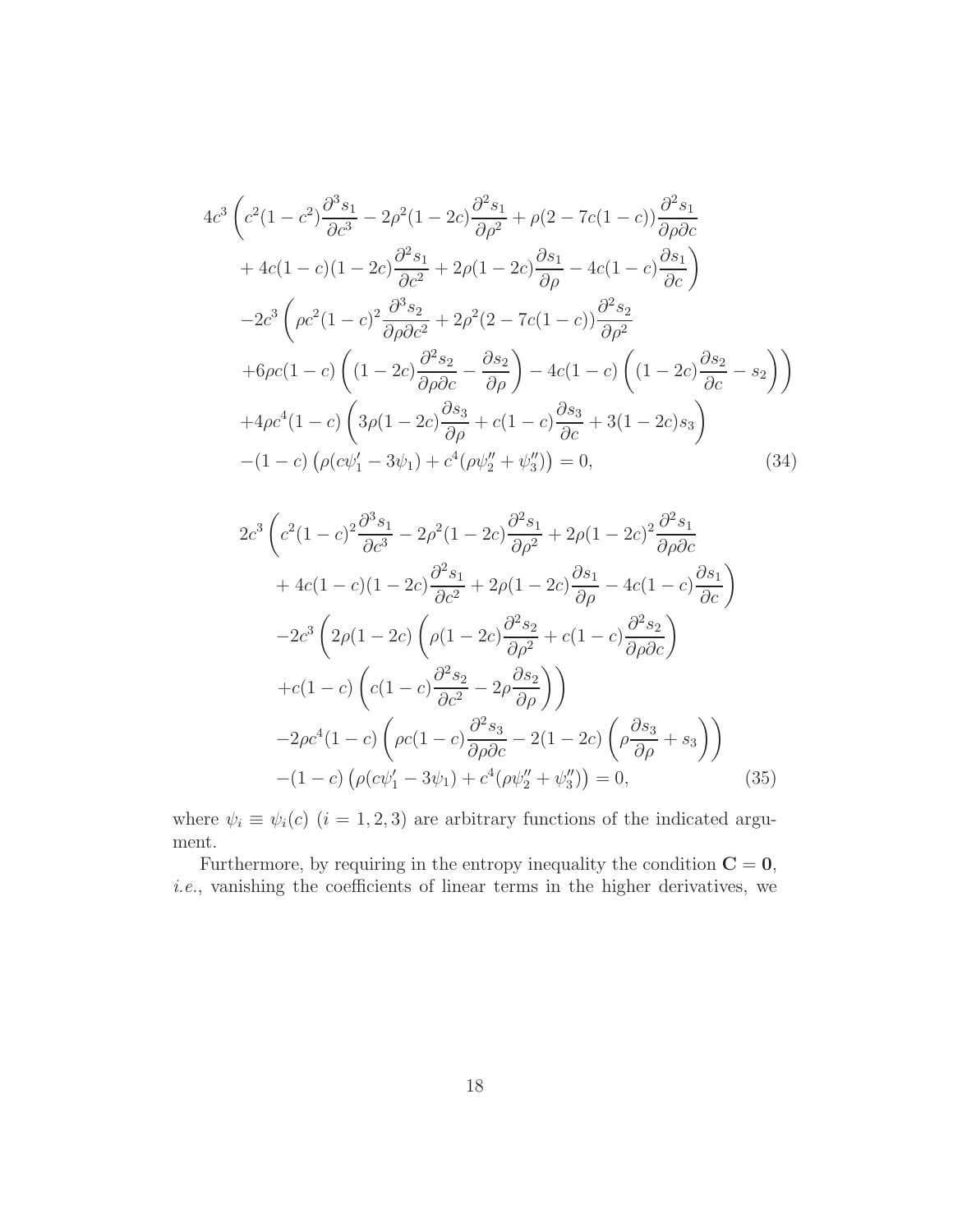obtain the following representation of the entropy flux:

<span id="page-18-0"></span>
$$
\mathbf{J} = \frac{\mathbf{q}^{(1)}}{c\theta^{(1)}} + \frac{\mathbf{q}^{(2)}}{(1-c)\theta^{(2)}} + \left(\rho c(s_{01} - s_{02}) + \phi_1 - \frac{c}{1-c}\phi_2\right) \mathbf{w} \n+ \left(2\rho^2 \hat{s}_1 (\nabla \cdot \mathbf{v}) + \rho c \hat{s}_2 (\nabla \cdot \mathbf{w})\right) \nabla \rho \n+ \left(\rho^2 \hat{s}_2 (\nabla \cdot \mathbf{v}) + 2\rho c \hat{s}_3 (\nabla \cdot \mathbf{w})\right) \nabla c \n+ \left(\frac{c}{2} \hat{s}_2 |\nabla \rho|^2 + 2c \hat{s}_3 (\nabla \rho \cdot \nabla c) + \rho \frac{\rho \hat{s}_2 + 2(1-2c)\hat{s}_3}{2(1-c)} |\nabla c|^2\right) \mathbf{w} \n+ (\rho \hat{s}_2 - 2c \hat{s}_3) (\nabla c \cdot \mathbf{w}) \nabla \rho - \rho \frac{\rho \hat{s}_2 - 2c \hat{s}_3}{1-c} (\nabla c \cdot \mathbf{w}) \nabla c,
$$
\n(36)

where relations  $(21)$  and  $(29)$ – $(35)$  have been used.

In [\(36\)](#page-18-0) we recognize the contribution of the classical terms  $\frac{\mathbf{q}^{(1)}}{q^{(1)}}$  $\frac{q}{c\theta^{(1)}}$  and  $q^{(2)}$  $\frac{q}{(1-c)\theta^{(2)}}$ , and an entropy extra-flux [\[14\]](#page-27-0) depending on the diffusion velocity, the divergence of the barycentric and diffusion velocities, together with the first order gradients of the mass density of the mixture and the concentration of the first constituent. Therefore, the extra-flux, as one expects, includes the effects due to the interaction of the two fluids, and the diffusion velocity plays an important role. However, even if diffusive effects are neglected  $(i.e,$  $w = 0$ , the entropy extra-flux does not vanish, and is similar to the one derived in Ref. [\[33\]](#page-28-9) for a single Korteweg fluid.

The matrix B, with the above results, identically vanishes, and the entropy inequality reduces to

<span id="page-18-1"></span>
$$
\mathbf{q}^{(1)} \cdot \nabla \left(\frac{ds_{01}}{d\varepsilon^{(1)}}\right) + \mathbf{q}^{(2)} \cdot \nabla \left(\frac{ds_{02}}{d\varepsilon^{(2)}}\right) \n+ \left(\tau_6^{(1)}(\nabla \cdot (\mathbf{v} + \mathbf{w}))^2 + \tau_{12}^{(1)}(\nabla(\mathbf{v} + \mathbf{w}) \cdot \nabla(\mathbf{v} + \mathbf{w}))\right) \frac{ds_{01}}{d\varepsilon^{(1)}} \n+ \left(\tau_6^{(2)}\left(\nabla \cdot \left(\mathbf{v} - \frac{c}{1-c}\mathbf{w}\right)\right)^2 \n+ \tau_{12}^{(2)}\left(\nabla \left(\mathbf{v} - \frac{c}{1-c}\mathbf{w}\right) \cdot \nabla \left(\mathbf{v} - \frac{c}{1-c}\mathbf{w}\right)\right)\right) \frac{ds_{02}}{d\varepsilon^{(2)}} \ge 0.
$$
\n(37)

The residual entropy inequality [\(37\)](#page-18-1) turns out to be a homogeneous quadratic polynomial in some gradients entering the state space, whose coefficients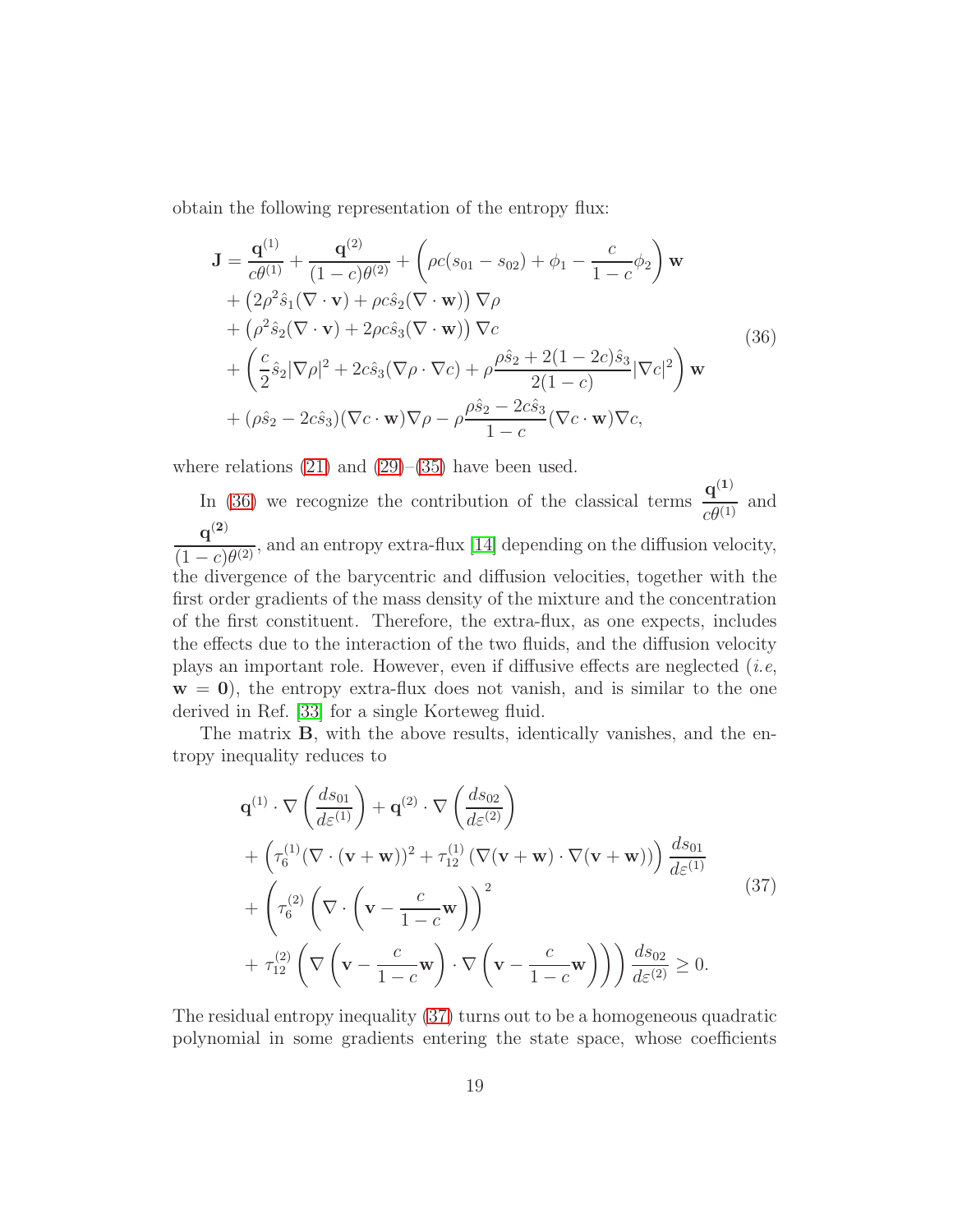depend at most on the field variables; such a relation is satisfied for all the thermodynamical processes if and only if the following inequalities hold true:

<span id="page-19-0"></span>
$$
q_1^{(1)} s_{01}'' \ge 0, \t q_2^{(2)} s_{02}'' \ge 0,
$$
  
\n
$$
\tau_6^{(1)} s_{01}' \ge 0, \t \tau_{12}^{(1)} s_{01}' \ge 0, \t \tau_6^{(2)} s_{02}' \ge 0, \t \tau_{12}^{(2)} s_{02}' \ge 0,
$$
  
\n
$$
4q_1^{(1)} q_2^{(2)} s_{01}'' s_{02}'' - \left( q_2^{(1)} s_{01}'' + q_1^{(2)} s_{02}'' \right)^2 \ge 0.
$$
\n(38)

Since

$$
s'_{01} = \frac{1}{c\theta^{(1)}} > 0, \t s'_{02} = \frac{1}{(1-c)\theta^{(2)}} > 0,
$$
  
\n
$$
s''_{01} = -\frac{1}{c(\theta^{(1)})^2} \frac{\partial \theta^{(1)}}{\partial \varepsilon^{(1)}} < 0, \t s''_{02} = -\frac{1}{(1-c)(\theta^{(2)})^2} \frac{\partial \theta^{(2)}}{\partial \varepsilon^{(2)}} < 0,
$$
\n
$$
(39)
$$

the inequalities [\(38\)](#page-19-0) imply also

$$
q_1^{(1)} \le 0, \qquad q_2^{(2)} \le 0, \qquad \tau_6^{(1)} \ge 0, \qquad \tau_{12}^{(1)} \ge 0, \qquad \tau_6^{(2)} \ge 0, \qquad \tau_{12}^{(2)} \ge 0,
$$

that are physically admissible.

Thus, the results above detailed complete the exploitation of entropy inequality for the three-dimensional case of a binary mixture of third grade viscous Korteweg fluids with two velocities and two temperatures.

As a final remark, we note that all the constitutive equations above determined must be such that the differential constraints  $(29)$ – $(35)$ , that cannot be solved in general, are satisfied. Nevertheless, we are able to prove that they are compatible by exhibiting a particular solution characterizing the scalar functions  $s_i$   $(i = 1, 2, 3)$ ,  $\psi_1$  and  $\psi_3$ :

$$
s_1 = \rho (\kappa_1 (1 - \log(\rho)) + \rho \chi_1 + \chi_2),
$$
  
\n
$$
s_2 = \rho \left( \rho \chi_1' + \chi_3 - \kappa_2 \frac{\log(\rho)}{\rho c (1 - c)} \right),
$$
  
\n
$$
s_3 = \frac{1}{2c(1 - c)} \left( -c(1 - c)\chi_2'' - 2(1 - 2c)\chi_2' - 2\chi_2 + \kappa_1 (2\log(\rho) - 5) \right)
$$
  
\n
$$
- 2\kappa_2 \frac{16c^2(1 - c)^2 \text{arctanh}(1 - 2c) - (1 - 2c)(\log(\rho) - 4c(1 - c) - 1)}{\rho c(1 - c)},
$$
  
\n
$$
\psi_1 = c^3 \left( -2\kappa_1 + 2c(1 - c)(\chi_2'' - \chi_3') + 2(1 - 2c)(2\chi_2' - \chi_3) - \psi_2' \right),
$$
  
\n
$$
\psi_3 = -4\kappa_2 (2c \arctanh(1 - 2c) + \log(c)) + \kappa_3 c + \kappa_4,
$$
  
\n(40)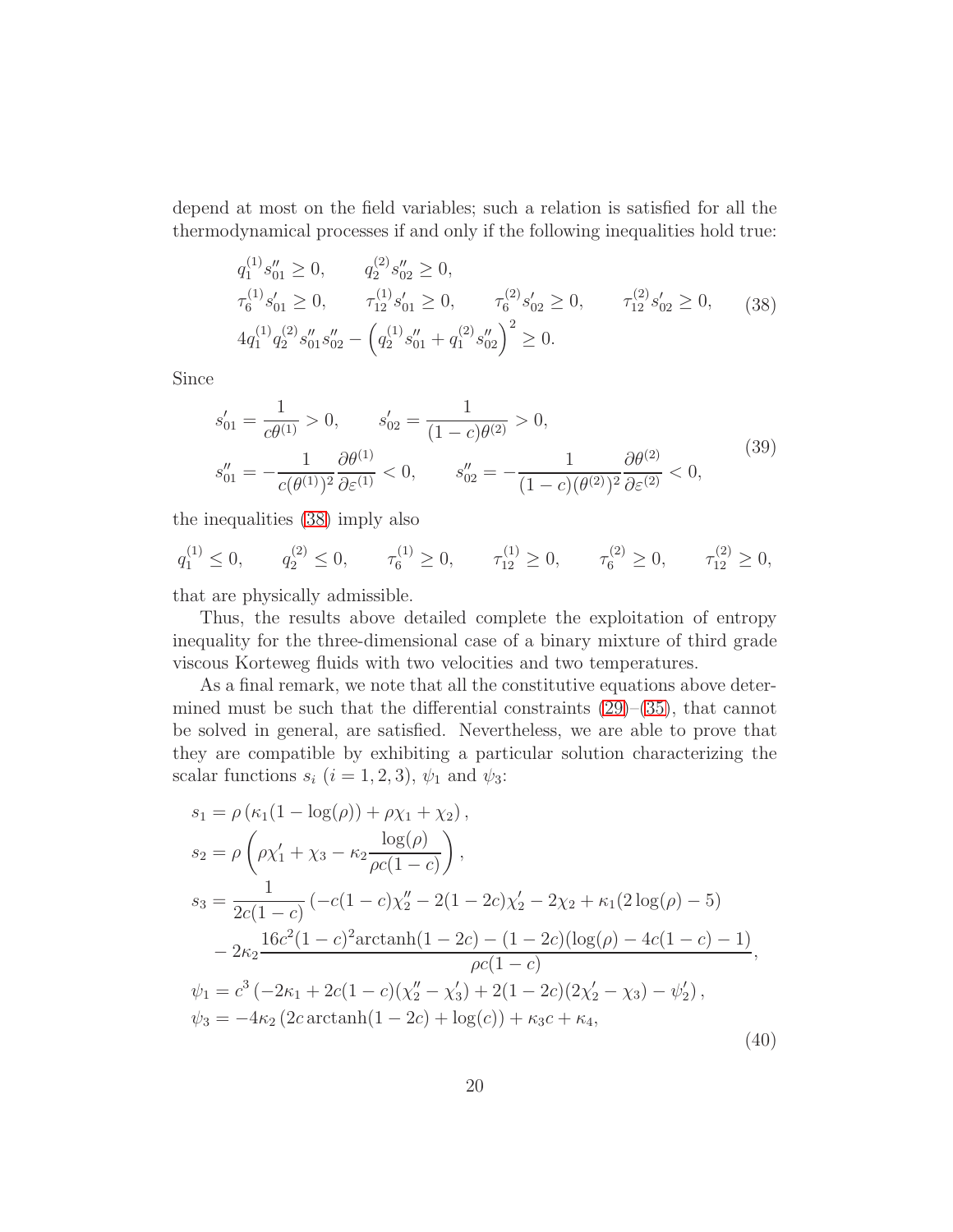$\chi_i$   $(i = 1, 2, 3)$  being arbitrary functions depending on c, and  $\kappa_i$   $(i = 1, ..., 4)$ arbitrary constants; in such a way, conditions [\(29\)](#page-16-0)–[\(35\)](#page-17-0) are identically satisfied.

Because of these positions, the specific entropy can be written in the form

$$
s = \frac{1}{\rho} (\rho c s_{01} + \rho (1 - c) s_{02} + \phi_1 + \phi_2)
$$
  
+  $\frac{\kappa_1}{\rho^2} |\nabla \rho|^2 - 2 \frac{\kappa_2}{\rho^2 c (1 - c)} \nabla \rho \cdot \nabla c + \frac{\kappa_1 \rho c (1 - c) - \kappa_2 (1 - 2c)}{\rho c^2 (1 - c)^2} |\nabla c|^2,$  (41)

and the principle of maximum entropy at equilibrium holds true in the following two cases:

- $\kappa_2 \leq 0$  and  $\kappa_1 \leq \frac{\kappa_2}{\kappa_2}$ ρc ;
- $\kappa_2 > 0$  and  $\kappa_1 \leq \frac{\kappa_2}{\kappa_2}$  $\frac{\log}{\rho(c-1)}$ .

Furthermore, the material functions entering the partial Cauchy stress tensors simplify to

<span id="page-20-0"></span>
$$
\tau_{0}^{(1)} = \theta^{(1)}c \left(\rho c \phi'_{1} - \phi_{1}\right), \qquad \tau_{0}^{(2)} = \theta^{(2)}(1-c) \left(\rho (1-c) \phi'_{2} - \phi_{2}\right),
$$
  
\n
$$
\tau_{1}^{(1)} = -\kappa_{2} \theta^{(1)} \frac{c}{\rho^{2}}, \qquad \tau_{1}^{(2)} = \kappa_{2} \theta^{(2)} \frac{1-c}{\rho^{2}},
$$
  
\n
$$
\tau_{2}^{(1)} = 2\theta^{(1)} \frac{\kappa_{2} - 2\kappa_{1}\rho c}{\rho}, \qquad \tau_{2}^{(2)} = 2\theta^{(2)} \frac{\kappa_{2} + 2\kappa_{1}\rho (1-c)}{\rho},
$$
  
\n
$$
\tau_{3}^{(1)} = -\kappa_{2} \frac{\theta^{(1)}}{c}, \qquad \tau_{3}^{(2)} = \kappa_{2} \frac{\theta^{(2)}}{1-c},
$$
  
\n
$$
\tau_{4}^{(1)} = 2\theta^{(1)} \frac{c}{\rho} (\kappa_{2} - \kappa_{1}\rho c), \qquad \tau_{4}^{(2)} = -2\theta^{(2)} \frac{1-c}{\rho} (\kappa_{2} + \kappa_{1}\rho (1-c)),
$$
  
\n
$$
\tau_{5}^{(1)} = 2\theta^{(1)} (\kappa_{2} - \kappa_{1}\rho c), \qquad \tau_{5}^{(2)} = 2\theta^{(2)} (\kappa_{2} + \kappa_{1}\rho (1-c)),
$$
  
\n
$$
\tau_{7}^{(1)} = -2\theta^{(1)} \frac{c}{\rho^{2}} (\kappa_{2} - \kappa_{1}\rho c), \qquad \tau_{7}^{(2)} = 2\theta^{(2)} \frac{1-c}{\rho^{2}} (\kappa_{2} + \kappa_{1}\rho (1-c)),
$$
  
\n
$$
\tau_{8}^{(1)} = -4\theta^{(1)} \frac{\kappa_{2} - \kappa_{1}\rho c}{\rho}, \qquad \tau_{8}^{(2)} = -4\theta^{(2)} \frac{\kappa_{2} + \kappa_{1}\rho (1-c)}{\rho},
$$
  
\n
$$
\tau_{9}^{(1)} = -2\theta^{(1)} \frac{\kappa_{2} - \kappa_{1}\rho c}{
$$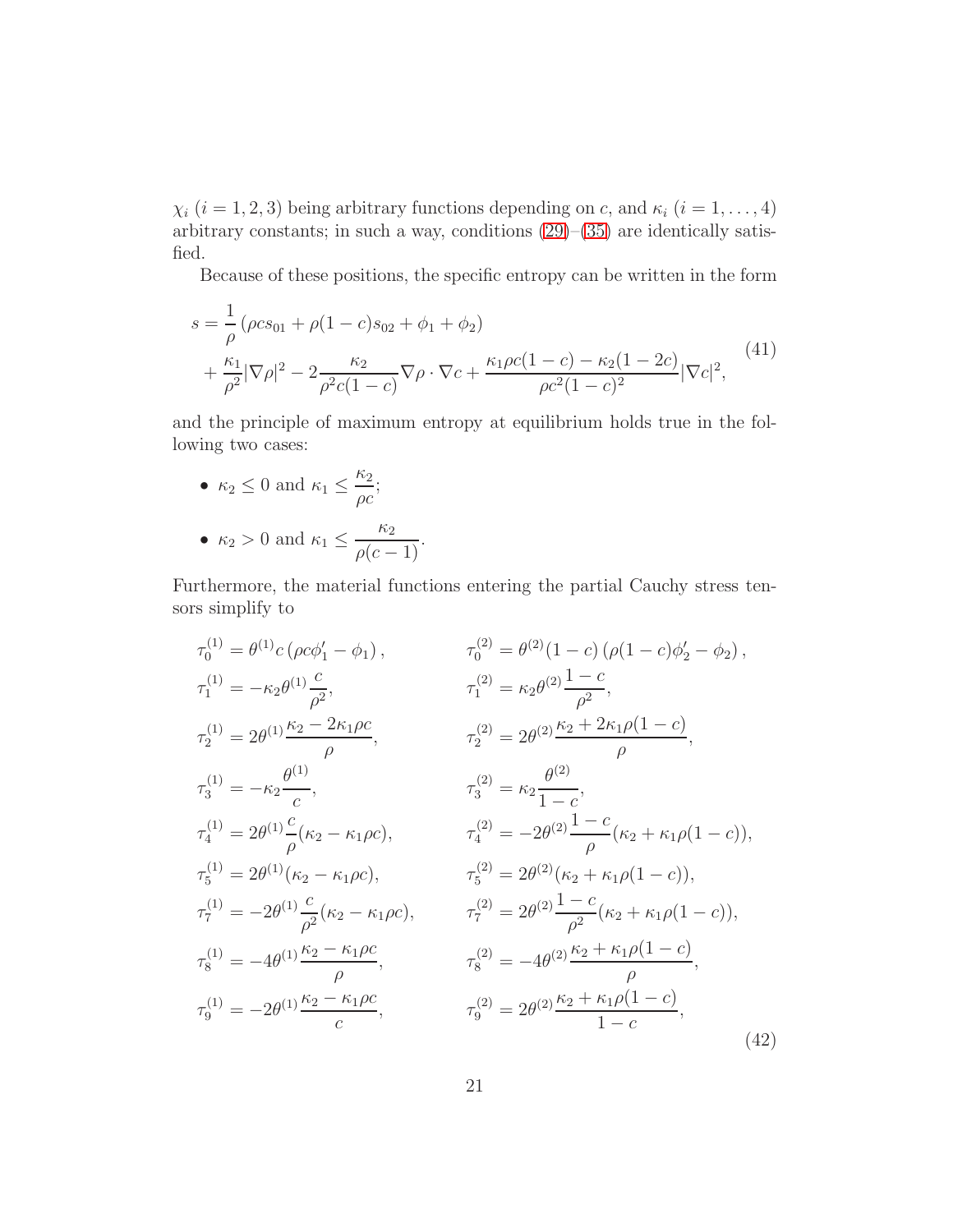and the entropy flux  $J$ , given in  $(36)$ , reduces to:

$$
\mathbf{J} = \frac{\mathbf{q}^{(1)}}{c\theta^{(1)}} + \frac{\mathbf{q}^{(2)}}{(1-c)\theta^{(2)}} + \left(\rho c(s_{01} - s_{02}) + \phi_1 - \frac{c}{1-c}\phi_2\right) \mathbf{w}
$$
  
+  $\left(2\kappa_1(\nabla \cdot \mathbf{v}) - 2\frac{\kappa_2}{\rho(1-c)}(\nabla \cdot \mathbf{w})\right) \nabla \rho$   
+  $\left(-2\frac{\kappa_2}{c(1-c)}(\nabla \cdot \mathbf{v}) + 2\frac{\kappa_1\rho c(1-c) - \kappa_2(1-2c)}{c(1-c)^2}(\nabla \cdot \mathbf{w})\right) \nabla c$   
+  $\left(-\frac{\kappa_2}{\rho^2(1-c)}|\nabla \rho|^2 + 2\frac{\kappa_1\rho c(1-c) - \kappa_2(1-2c)}{\rho c(1-c)^2}(\nabla \rho \cdot \nabla c)\right)$   
+  $\frac{\kappa_1\rho c(1-c(3-2c)) - \kappa_2(1-3c(1-c))}{c^2(1-c)^3}|\nabla c|^2\right) \mathbf{w}$   
-  $2\frac{\kappa_1\rho(1-c) + \kappa_2}{\rho(1-c)^2}(\nabla c \cdot \mathbf{w}) \nabla \rho + 2\frac{\kappa_1\rho(1-c) + \kappa_2}{(1-c)^3}(\nabla c \cdot \mathbf{w}) \nabla c.$  (43)

### <span id="page-21-0"></span>5 Equilibrium conditions

By using the expression of the constitutive laws provided in the previous section, let us consider the problem of determining the phase boundaries at the equilibrium for the mixture on a purely mechanical framework. At equilibrium, the partial temperatures are constant and equal, and  $\mathbf{v} = \mathbf{w} = \mathbf{0}$ . Before analyzing this problem, let us recall a general result established for the phase boundaries at equilibrium of a Korteweg fluid. The search for equilibrium configurations of a Korteweg fluid whose Cauchy stress tensor is given by [\(1\)](#page-2-0) requires to solve the condition

<span id="page-21-1"></span>
$$
\nabla \cdot \left( \left( -p + \alpha_1 |\nabla \rho|^2 + \alpha_2 \Delta \rho \right) \mathbf{I} + \alpha_3 \nabla \rho \otimes \nabla \rho + \alpha_4 \nabla \nabla \rho \right) = \mathbf{0},\tag{44}
$$

where the pressure p and the material functions  $\alpha_i$   $(i = 1, \ldots, 4)$  now depend only on the mass density  $\rho$ . Condition [\(44\)](#page-21-1) has three independent components while liquid-vapor phase equilibria are determined by just one physical variable, namely the mass density, *i.e.*, the equilibrium system  $(44)$  is overdetermined. A remarkable result obtained in 1983 by Serrin [\[40\]](#page-29-4) proved that, unless rather special conditions are satisfied, the only geometric phase boundaries which are consistent with relation [\(44\)](#page-21-1) are either spherical, cylindrical, or planar. Using a general theorem proved in Ref. [\[41\]](#page-29-5), Serrin was able to prove that the constitutive equation  $(1)$  must be such that the coefficients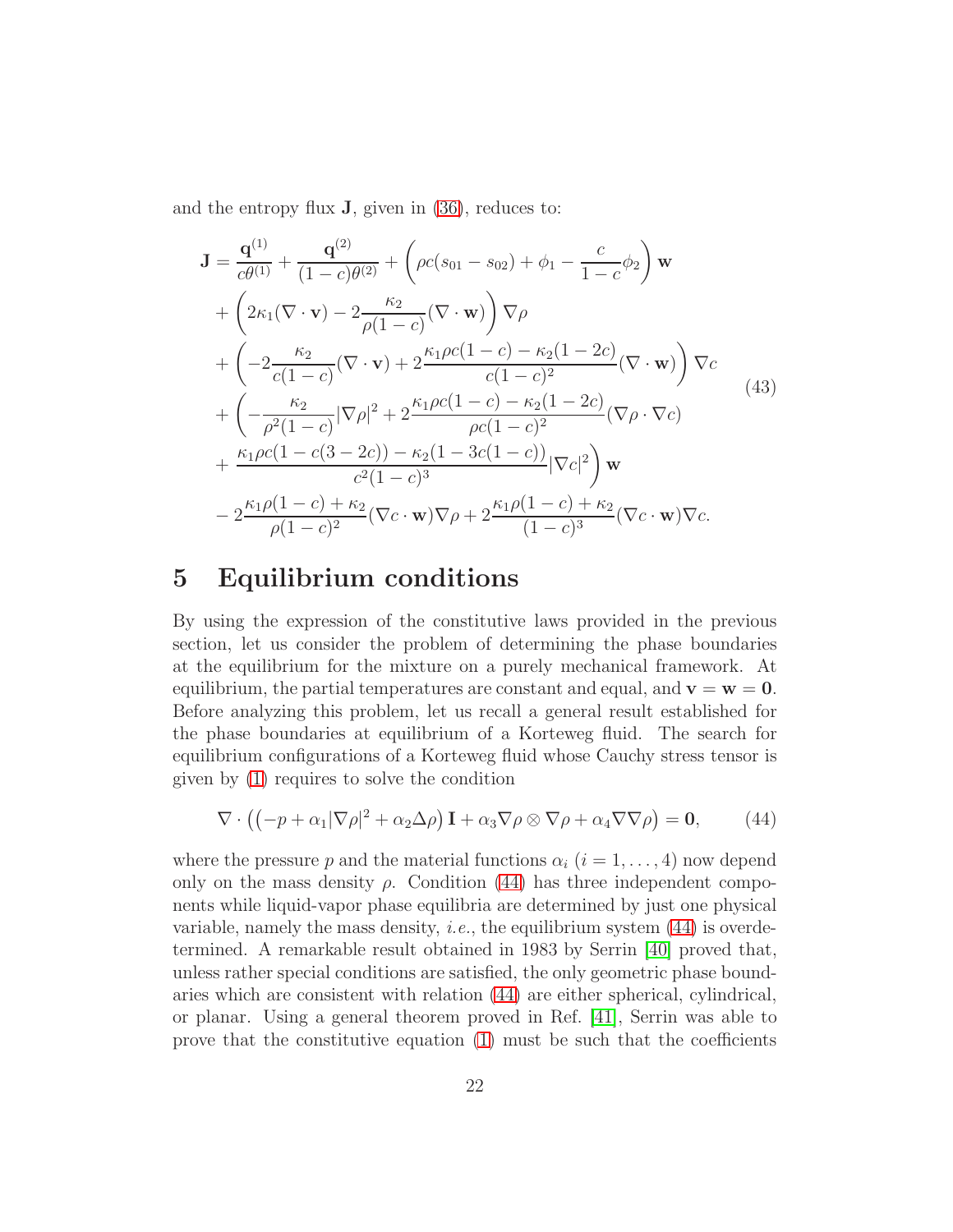therein involved must obey the condition

<span id="page-22-0"></span>
$$
(\alpha_1 + \alpha_3) \left( \frac{\partial \alpha_4}{\partial \rho} - \alpha_3 \right) + \frac{1}{2} \left( \left( \frac{\partial \alpha_4}{\partial \rho} - \alpha_3 \right)^2 - (\alpha_2 + \alpha_4) \frac{\partial}{\partial \rho} \left( \frac{\partial \alpha_4}{\partial \rho} - \alpha_3 \right) \right) = 0, \tag{45}
$$

in order to avoid [\[41\]](#page-29-5) that the solution of [\(44\)](#page-21-1) possesses solutions described only by level surfaces with constant mean and Gaussian curvature [\[42,](#page-29-6) [43,](#page-29-7) [44\]](#page-29-8), which are either (pieces of) concentric spheres, or concentric circular cylinders, or parallel planes. From the physical viewpoint, this result reflects the experimental evidence that several (but not all) phase boundaries have constant mean curvature. On the other hand, the question can be raised whether equation [\(45\)](#page-22-0) is physically necessary, since without it the theory allows very few equilibrium configurations. It is worth observing that, although rather unusual, this fact surely does not necessarily lead to the condition [\(45\)](#page-22-0). Moreover, as it turns out by the results of Section [3,](#page-7-0) the second law of thermodynamics, in the form of the generalized Clausius-Duhem inequality [\(7\)](#page-8-0), does not require [\(45\)](#page-22-0). Under these circumstances, Serrin argued that his result only offers significant reasons to accept the restriction [\(45\)](#page-22-0) for any physically realistic Korteweg fluid [\[40\]](#page-29-4), although it is not a necessary condition for the equilibrium. We remark that in Ref. [\[33\]](#page-28-9), where a complete thermodynamical analysis of viscous Korteweg fluids has been done, the constitutive functions therein determined can be chosen in such a way the Serrin condition is fulfilled.

Let us now focus on mechanical equilibrium configurations for a mixture of two Korteweg fluids, i.e., we have to investigate the relations:

<span id="page-22-1"></span>
$$
\nabla \cdot \left( \left( \tau_0^{(a)} + \tau_1^{(a)} |\nabla \rho|^2 + \tau_2^{(a)} \nabla \rho \cdot \nabla c + \tau_3^{(a)} |\nabla c|^2 + \tau_4^{(a)} \Delta \rho + \tau_5^{(a)} \Delta c \right) \mathbf{I} + \tau_7^{(a)} \nabla \rho \otimes \nabla \rho + \tau_8^{(a)} \text{sym } (\nabla \rho \otimes \nabla c) + \tau_9^{(a)} \nabla c \otimes \nabla c + \tau_{10}^{(a)} \nabla \nabla \rho + \tau_{11}^{(a)} \nabla \nabla c \right) = \mathbf{0}, \qquad a = 1, 2;
$$
\n(46)

notice that we have an overdetermined system with six scalar differential equations for the two unknowns  $\rho$  and c.

Taking into account the expressions of the material functions  $\tau_i^{(a)}$  $i^{(a)}$ , along with the differential constraints  $(29)$ – $(35)$ , we notice that the conditions  $(46)$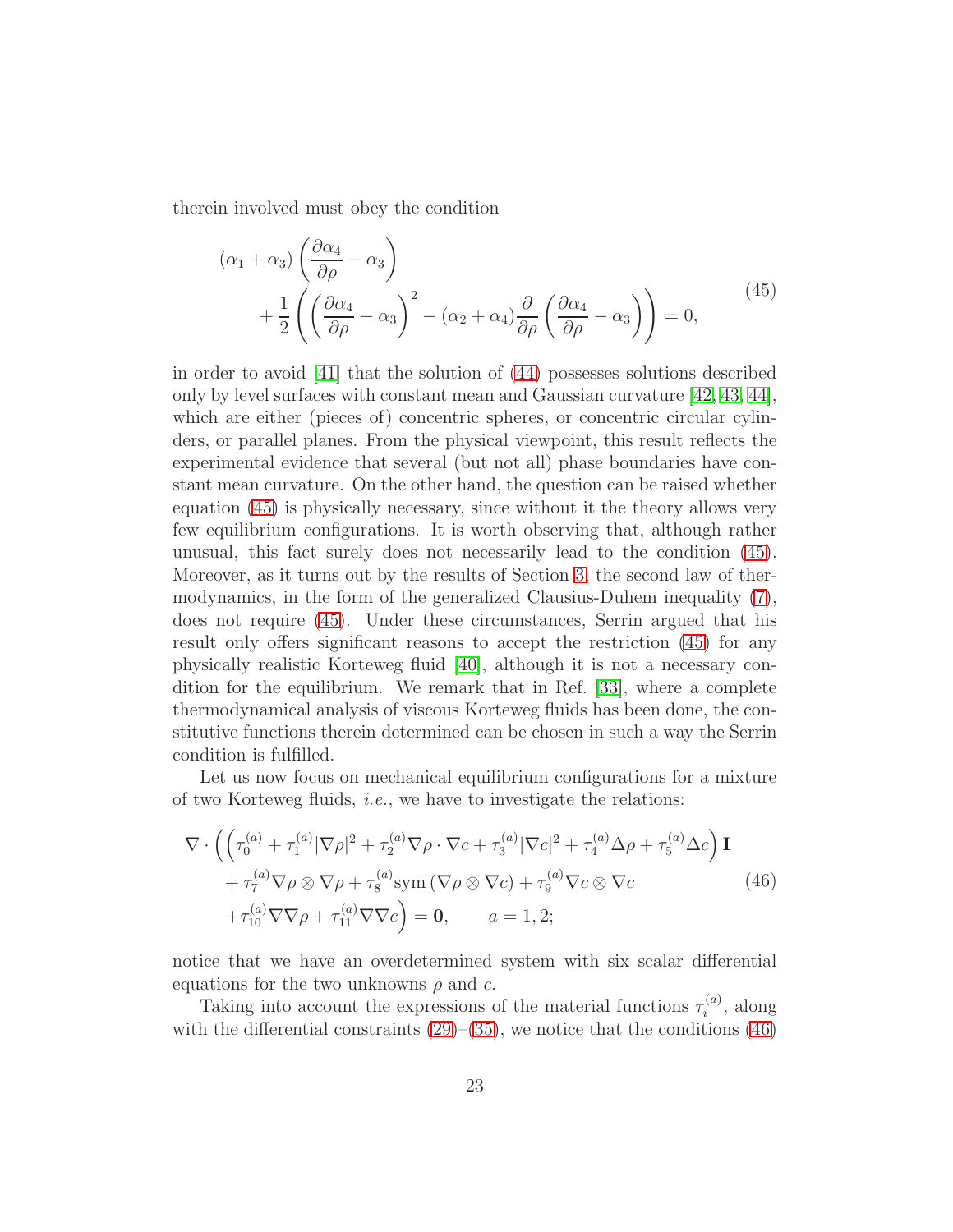can be written as

<span id="page-23-0"></span>
$$
\nabla \cdot \left( \left( -p^{(a)} + \alpha_1^{(a)} |\nabla \rho^{(a)}|^2 + \alpha_2^{(a)} \Delta \rho^{(a)} \right) \mathbf{I} + \alpha_3^{(a)} \nabla \rho^{(a)} \otimes \nabla \rho^{(a)} + \alpha_4^{(a)} \nabla \nabla \rho^{(a)} \right) = \mathbf{0}, \qquad a = 1, 2,
$$
\n(47)

where

<span id="page-23-1"></span>
$$
p^{(1)} = -\tau_0^{(1)}, \qquad p^{(2)} = -\tau_0^{(2)},
$$
  
\n
$$
\alpha_1^{(1)} = \frac{\tau_1^{(1)}}{c^2} = \frac{\tau_3^{(1)}}{\rho^2}, \qquad \alpha_1^{(2)} = \frac{\tau_1^{(2)}}{(1-c)^2} = \frac{\tau_3^{(2)}}{\rho^2},
$$
  
\n
$$
\alpha_2^{(1)} = \frac{\tau_4^{(1)}}{c} = \frac{\tau_5^{(1)}}{\rho} = \frac{\tau_2^{(1)}}{2} - \alpha_1^{(1)} \rho c, \qquad \alpha_2^{(2)} = \frac{\tau_4^{(2)}}{1-c} = -\frac{\tau_5^{(2)}}{\rho} = -\frac{\tau_2^{(2)}}{2} - \alpha_1^{(2)} \rho (1-c),
$$
  
\n
$$
\alpha_3^{(1)} = \frac{\tau_7^{(1)}}{c^2} = \frac{\tau_8^{(1)}}{2\rho c} = \frac{\tau_9^{(1)}}{\rho^2}, \qquad \alpha_3^{(2)} = \frac{\tau_7^{(2)}}{(1-c)^2} = -\frac{\tau_8^{(2)}}{2\rho (1-c)} = \frac{\tau_9^{(2)}}{\rho^2},
$$
  
\n
$$
\alpha_4^{(1)} = \tau_{10}^{(1)} = \tau_{11}^{(1)}, \qquad \alpha_4^{(2)} = \tau_{10}^{(2)} = \tau_{11}^{(2)}.
$$
  
\n(48)

Therefore, the equilibrium conditions are somehow decoupled, even if the coefficients therein involved depend on  $\rho$  and c. In such a way, the Serrin conditions corresponding to the equations [\(47\)](#page-23-0) read

<span id="page-23-2"></span>
$$
\left(\alpha_1^{(a)} + \alpha_3^{(a)}\right) \left(\frac{\partial \alpha_4^{(a)}}{\partial \rho^{(a)}} - \alpha_3^{(a)}\right) + \frac{1}{2} \left( \left(\frac{\partial \alpha_4^{(a)}}{\partial \rho^{(a)}} - \alpha_3^{(a)}\right)^2 - \left(\alpha_2^{(a)} + \alpha_4^{(a)}\right) \frac{\partial}{\partial \rho^{(a)}} \left(\frac{\partial \alpha_4^{(a)}}{\partial \rho^{(a)}} - \alpha_3^{(a)}\right) \right) = 0, \tag{49}
$$

for  $a = 1, 2$ .

By inserting the expressions [\(48\)](#page-23-1), it is easy to recognize that the conditions [\(49\)](#page-23-2) are identically satisfied; then, no further restrictions to the phase boundaries at equilibrium arise; this implies that the level surfaces of phase boundaries are not constrained to be pieces of concentric spheres, or concentric circular cylinders, or parallel planes. The material functions entering the partial Cauchy stress tensors here determined can be used, at least in the simpler form [\(42\)](#page-20-0), to solve the equilibrium conditions and compare the numerical results to the experimental ones. This will be a natural development of the present paper, and we plan to pursue this goal.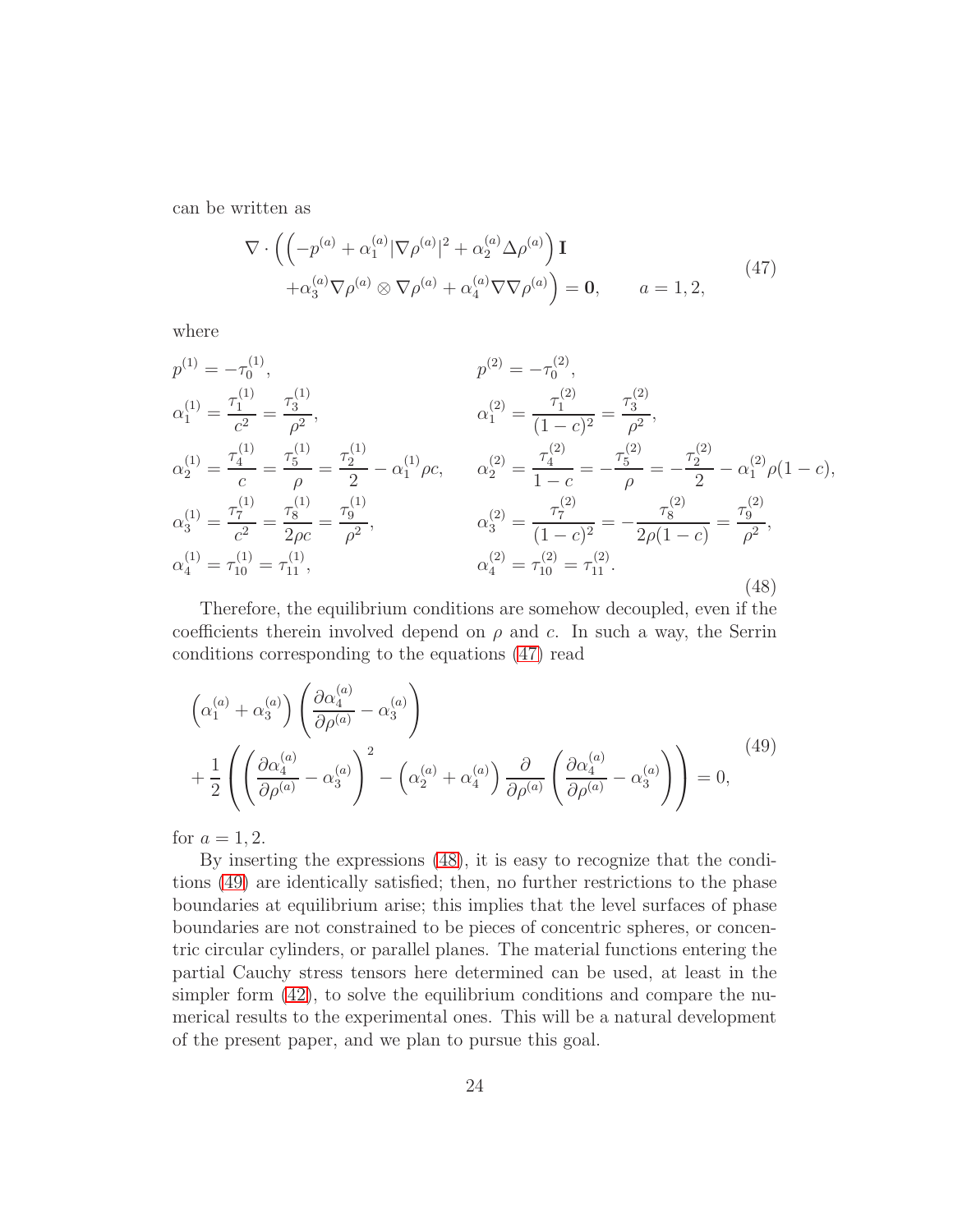### <span id="page-24-0"></span>6 Conclusions

In this paper, the restrictions imposed by entropy principle on the constitutive equations for a binary mixtures of viscous Korteweg fluids with two temperatures and two velocities are derived and solved, so extending the results obtained in Ref. [\[10\]](#page-26-8) in the one-dimensional case; it is worth of being underlined that the model here considered includes also viscosity terms in the expression of partial Cauchy stress tensors so facing a more realistic situation with respect to the case investigated in Ref. [\[10\]](#page-26-8). Because of the non-locality of the constitutive equations, we exploited the second law of thermodynamics by means of an extended Liu method.

First, the field equations for the two constituents, taking into account that they have different velocities, and so different material time derivatives, are considered. The studied model neglects the action of external body forces, namely the gravity, and heat sources, as well as momentum and energy exchanges between the components. Some of these aspects will be considered in a forthcoming paper. Then, the evolution equations for the mass density of the mixture, the concentration of one constituent, the barycentric and the diffusion velocities, and the internal energies of the constituents are obtained. It has been assumed a state space containing also second order gradients of the mixture mass density and of the concentration. Therefore, by using the extended Liu procedure, we were able to prove that the non-local constitutive equations are compatible with second law of thermodynamics. Even if the computation of the thermodynamical constraints is straightforward, the intermediate results involve terribly long expression that we are forced to manage by using some symbolic routines written in the Computer Algebra System Reduce [\[35\]](#page-28-11).

Remarkably, we were able to explicitly solve the thermodynamical constraints by obtaining Cauchy stress tensors for the two fluids that are sufficiently general to include that proposed by Korteweg in 1901 [\[20\]](#page-27-6). The solution presented in this paper generalizes to the three-dimensional case the results obtained in Ref. [\[10\]](#page-26-8) in one space dimension; moreover, it is complete, physically sound and immediately applicable.

As a consequence of the procedure (which is completely algorithmic), after expanding around the equilibrium the specific entropy retaining only first order terms in the gradients of the mixture mass density and concentration of one constituent, the expression of the entropy flux naturally arises. The latter contains the classical part and an extra-flux depending on the diffusion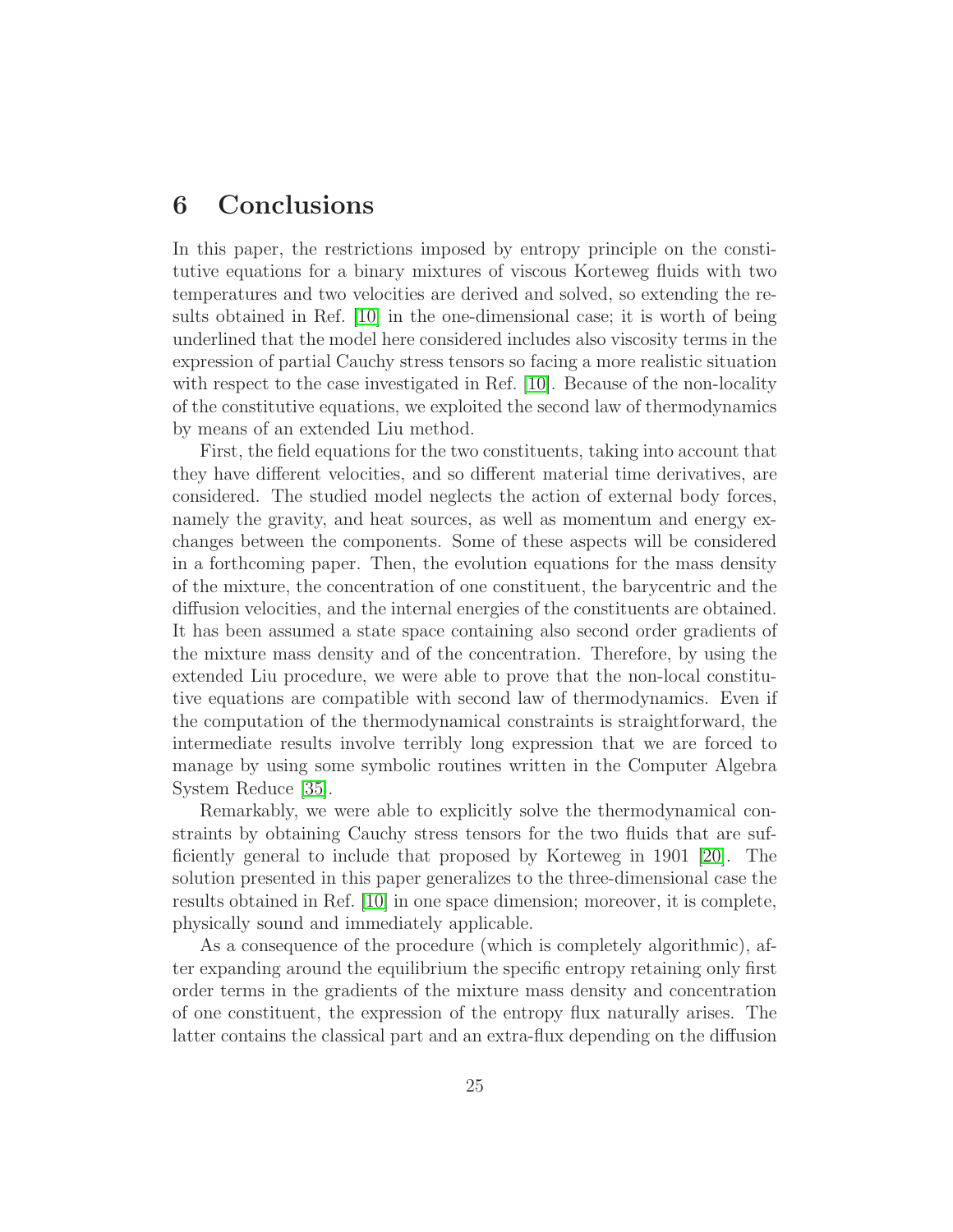velocity, on the gradients of mixture mass density and concentration of one constituent, and on the divergence of barycentric and diffusion velocities. It is worth of being remarked that the extra-term in the entropy flux comes as a byproduct of the application of the extended Liu procedure without neither postulating its existence from the beginning nor modifying a priori the energy balances or the Clausius-Duhem inequality. Finally, we explored possible additional constraints imposed by studying the equilibrium configurations of the mixture and proved that no restrictions exist on the admissible phase boundaries.

The theoretical results derived here contain some degrees of freedom and may serve as a basis for experimental and/or numerical investigations. In particular, work is in progress to numerically integrate the equilibrium conditions and determine the level surfaces of phase boundaries [at least in the case of Cauchy stress tensors involving the material functions given in [\(42\)](#page-20-0)], as well as to derive a reduced evolution equation for waves propagating in a mixture of Korteweg fluids.

Also, we plan to investigate the possibility of applying the methodology here used to liquid Helium 2 below the so called  $\lambda$ -point. In fact, in this condition, Helium 2 behaves as a mixture of a fluid component and a superfluid one [\[45\]](#page-29-9), where non-local effects are detectable and non-local constitutive equations are crucial [\[46\]](#page-29-10). Thus, it could be interesting to investigate if two different temperatures could play a role and provide a deeper insight in the physics of the problem.

### Acknoledgments

Work supported by the "Gruppo Nazionale per la Fisica Matematica" (GNFM) of the Istituto Nazionale di Alta Matematica "F. Severi". M.G. acknowledges the support through the "Progetto Giovani GNFM 2020".

The authors gratefully thank the anonymous referees for their valuable comments leading us to improve the quality of the paper.

### <span id="page-25-0"></span>References

[1] I. Müller, "A thermodynamic theory of mixtures of fluids", Arch. Rational Mech. Anal. 28, 1–39 (1968).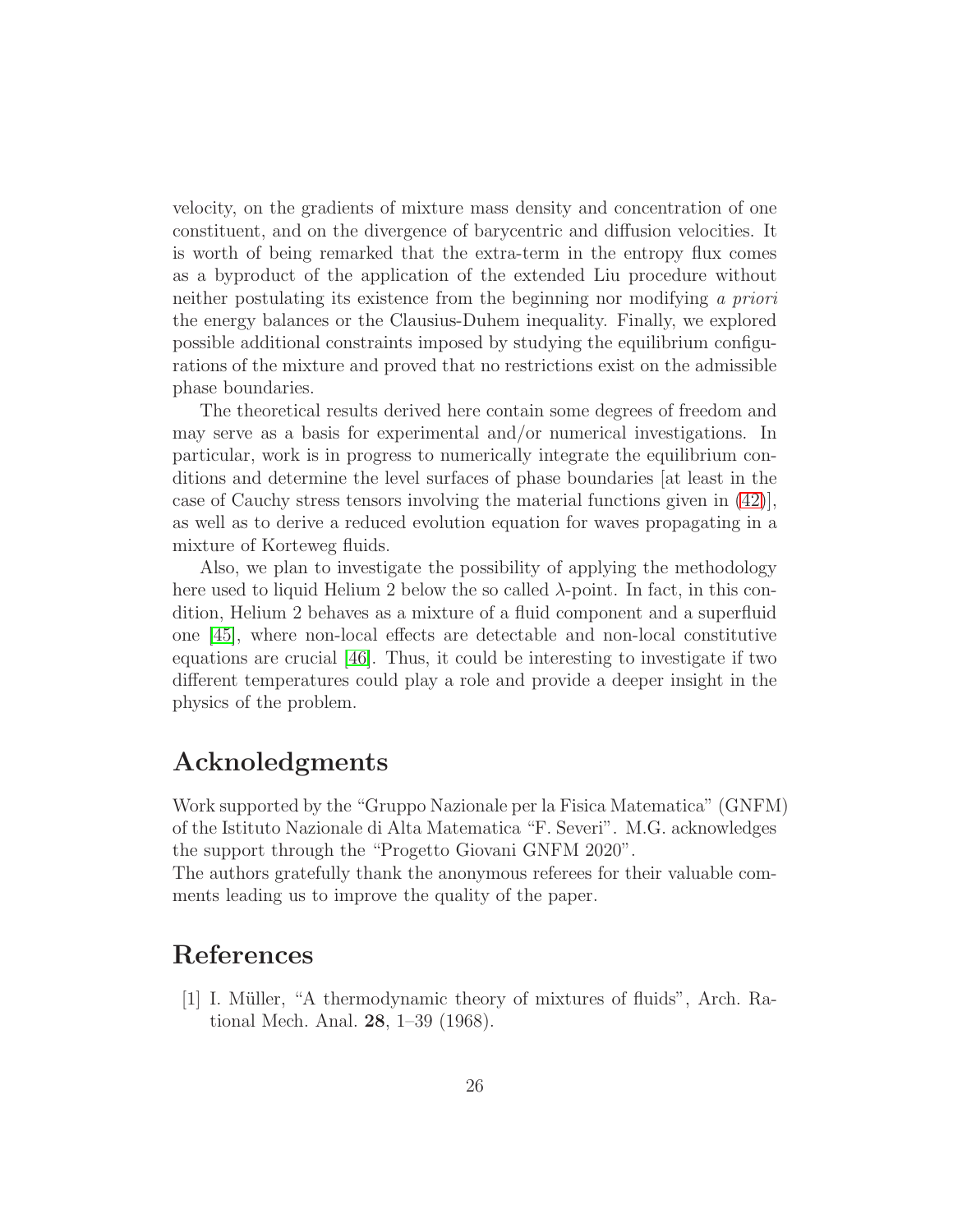- <span id="page-26-1"></span><span id="page-26-0"></span>[2] M. E. Gurtin and A. S. Vargas, "On the classical theory of reacting fluid mixtures", Arch. Rational Mech. Anal. 43, 179–197 (1971).
- <span id="page-26-2"></span>[3] R. M. Bowen, "Theory of mixtures, Part I", In: A. C. Eringen (ed), Continuum Physics, pp. 1–127 (Academic Press, New York, 2002).
- [4] I.-S Liu and I. Müller, "Thermodynamics of mixtures of fluids", In: C. Truesdell, Rational Thermodynamics, pp. 264–285 (Springer-Verlag, 1984).
- <span id="page-26-4"></span><span id="page-26-3"></span>[5] C. Truesdell, *Rational thermodynamics* (Springer-Verlag, 1984).
- <span id="page-26-5"></span>[6] R. M. Bowen and D. J. Garcia, "On the thermodynamics of mixtures with several temperatures", Int. J. Eng. Sci. 8, 63–83 (1970).
- [7] A. Palumbo, C. Papenfuss and P. Rogolino, "A mesoscopic approach to diffusion phenomena in mixtures", J. Non-Equilib. Thermodyn. 30, 401–419 (2005).
- <span id="page-26-6"></span>[8] H. Gouin and T. Ruggeri, "Identification of an average temperature and a dynamical pressure in a multitemperature mixture of fluids", Phys. Rev. E 78, 016303-1-7 (2008).
- <span id="page-26-7"></span>[9] D. Bothe and W. Dreyer, "Continuum thermodynamics of chemically reacting fluid mixtures", Acta Mechanica 226, 1757–1805 (2015).
- <span id="page-26-8"></span>[10] V. A. Cimmelli, M. Gorgone, F. Oliveri and A. R. Pace, "Weakly nonlocal thermodynamics of binary mixtures of Korteweg fluids with two velocities and two temperatures", European J. Mech./B Fluids 83, 58– 65 (2020).
- <span id="page-26-9"></span>[11] M. Gorgone and P. Rogolino, "A thermodynamical description of third grade fluids mixtures", Submitted to J. Non-equil. Thermodyn. (2021).
- <span id="page-26-11"></span><span id="page-26-10"></span>[12] J. E. Dunn and J. Serrin, "On the thermomechanics of the interstitial working", Arch. Rational Mech. Anal. 88, 95–133 (1985).
- [13] J. E. Dunn, "Interstitial working and a nonclassical continuum thermodynamics", In: J. Serrin (ed), New Perspectives in Thermodynamics, pp. 187–222 (Springer, 1986).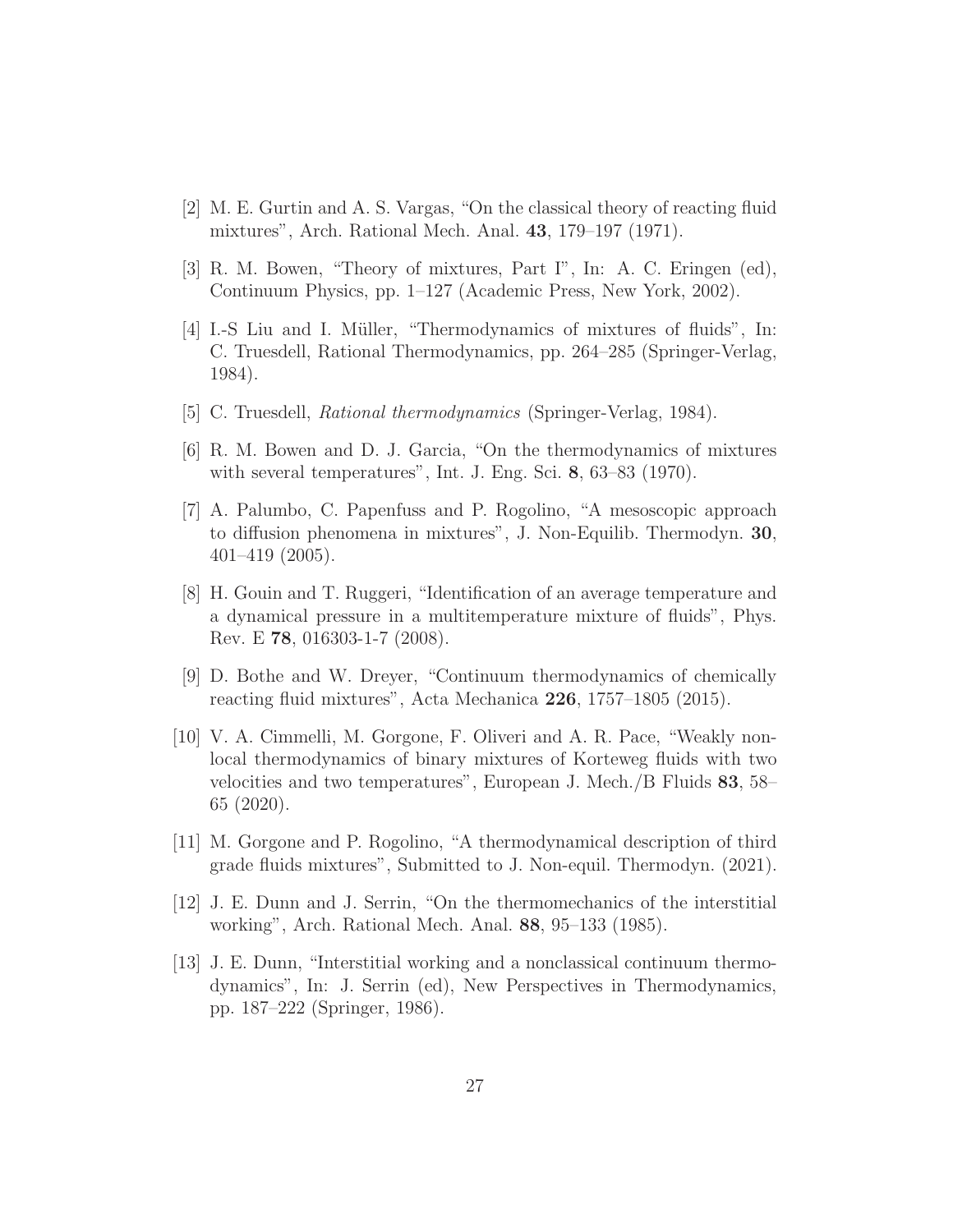- <span id="page-27-1"></span><span id="page-27-0"></span>[14] I. Müller, "On the entropy inequality", Arch. Rational Mech. Anal. 26, 118–141 (1967).
- [15] V. A. Cimmelli, F. Oliveri and A. R. Pace, "On the thermodynamics of Korteweg fluids with heat conduction and viscosity", J. Elast. 104, 115–131 (2011).
- <span id="page-27-2"></span>[16] V. A. Cimmelli, A. Sellitto and V. Triani, "A new perspective on the form of the first and second laws in rational thermodynamics: Korteweg fluids as an example", J. Non-Equilib. Thermodyn. 35, 251–265 (2010).
- <span id="page-27-3"></span>[17] M. Francaviglia, A. Palumbo and P. Rogolino, "Thermodynamics of mixtures as a problem with internal variables. The general theory", J. Non-Equilib. Thermodyn. 31, 419–429 (2006).
- <span id="page-27-4"></span>[18] M. Francaviglia, A. Palumbo and P. Rogolino, "Internal variables thermodynamics of two component mixtures under linear constitutive hypothesis with an application to superfluid helium", J. Non-Equilib. Thermodyn. 33, 149–164 (2008).
- <span id="page-27-5"></span>[19] F. Oliveri, A. Palumbo and P. Rogolino, "On a model of mixtures with internal variables: extended Liu procedure for the exploitation of the entropy principle", Atti Accad. Pelorit. Pericol. Cl. Sci. Fis. Mat. Nat. 94, A2-1-17 (2016).
- <span id="page-27-6"></span>[20] D. J. Korteweg, "Sur la forme qui prennent les équations du mouvement des fluids si l'on tient compte des forces capillaires par des variations de densité considérables mais continues et sur la théorie de la capillarité dans l'hypothèse d'une variation continue de la densité", Archives N´eerlandaises des sciences exactes et naturelles 6, Ser. II, 1–24 (1901).
- <span id="page-27-7"></span>[21] L. S. Pan, J. Lou, H. Y. Li and C. W. Kang, "A diffuse interface model for two-phase flows with phase transition", Phys. Fluids 31, 092112 (2019).
- <span id="page-27-8"></span>[22] O. Souček, M. Heida and J. Málek, "On a thermodynamic framework for developing boundary conditions for Korteweg-type fluids", Int. J. Eng. Sci. 154, 103316 (2020).
- <span id="page-27-9"></span>[23] R. E. Swaney and R. Byron Bird, "Transport phenomena and thermodynamics: multicomponent mixtures", Phys. Fluids 31, 021202 (2019).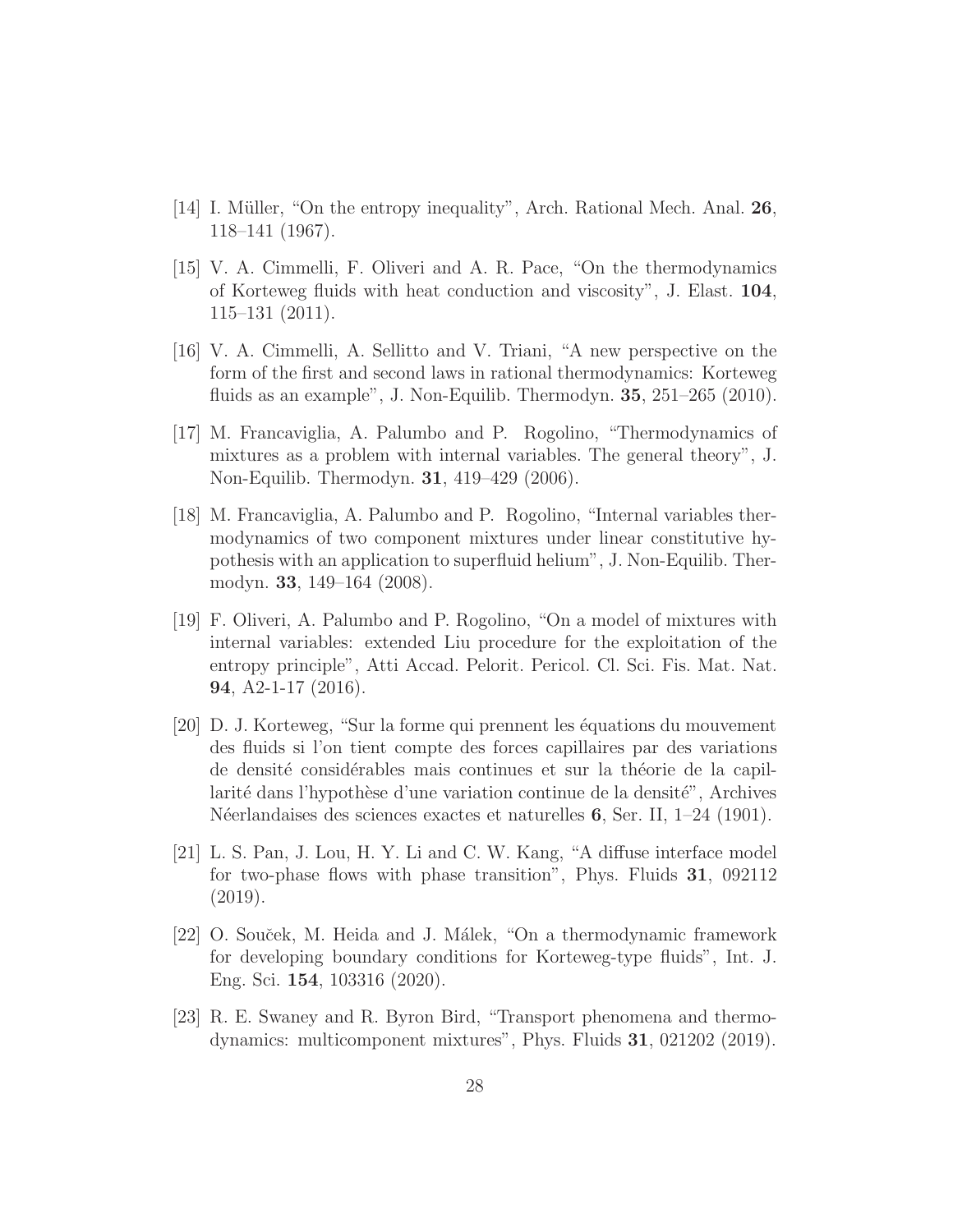- <span id="page-28-0"></span>[24] J. Málek, V. Průša, T. Skřivan and E. Süli, "Thermodynamics of viscoelastic rate-type fluids with stress diffusion, Phys. Fluids 30, 023101 (2018).
- <span id="page-28-1"></span>[25] V. A. Cimmelli, A. Sellitto and V. Triani, "A new thermodynamic framework for second-grade Korteweg-type fluids", J. Math. Phys. 50, 053101- 1-16 (2009).
- <span id="page-28-2"></span>[26] V. A. Cimmelli, F. Oliveri and V. Triani, "Exploitation of the entropy principle: proof of Liu theorem if the gradients of the governing equations are considered as constraints", J. Math. Phys. 52, 023511-1-15 (2011).
- <span id="page-28-3"></span>[27] V. A. Cimmelli, F. Oliveri and A. R. Pace, "A nonlocal phase-field model of Ginzburg-Landau-Korteweg fluids", Contin. Mech. Thermodyn. 27, 367–378 (2015).
- <span id="page-28-4"></span>[28] M. Gorgone, F. Oliveri and P. Rogolino, "Continua with non-local constitutive laws: Exploitation of entropy inequality", Int. J. Non–Linear Mech. **126**, 103573 (2020).
- <span id="page-28-5"></span>[29] I.-S. Liu, "Method of Lagrange multipliers for exploitation of the entropy principle", Arch. Rational Mech. Anal. 46, 131–148 (1972)
- <span id="page-28-7"></span><span id="page-28-6"></span>[30] V. A. Cimmelli, "An extension of Liu procedure in weakly nonlocal thermodynamics", J. Math. Phys. 48, 113510-1-13 (2007).
- <span id="page-28-8"></span>[31] M. Heida and J. Málek, "On Korteweg-type compressible fluid-like materials", Int. J. Eng. Sci. 48, 1313–1324 (2010).
- [32] K. Hutter and K. R. Rajagopal, "On flows of granular materials", Continuum Mech.Thermodyn. 6, 81–139 (1994).
- <span id="page-28-9"></span>[33] M. Gorgone and P. Rogolino, "On the characterization of constitutive equations for third-grade viscous Korteweg fluids", Phys. Fluids 33, 043107 (2021).
- <span id="page-28-10"></span>[34] C. Truesdell and K. R. Rajagopal, An Introduction to the Mechanics of Fluids (Birkhäuser, Boston-Basel-Berlin, 2000).
- <span id="page-28-11"></span>[35] A. C. Hearn and R. Schöpf, REDUCE User's Manual. Free version. Available at the URL https://reduce-algebra.sourceforge.io/.